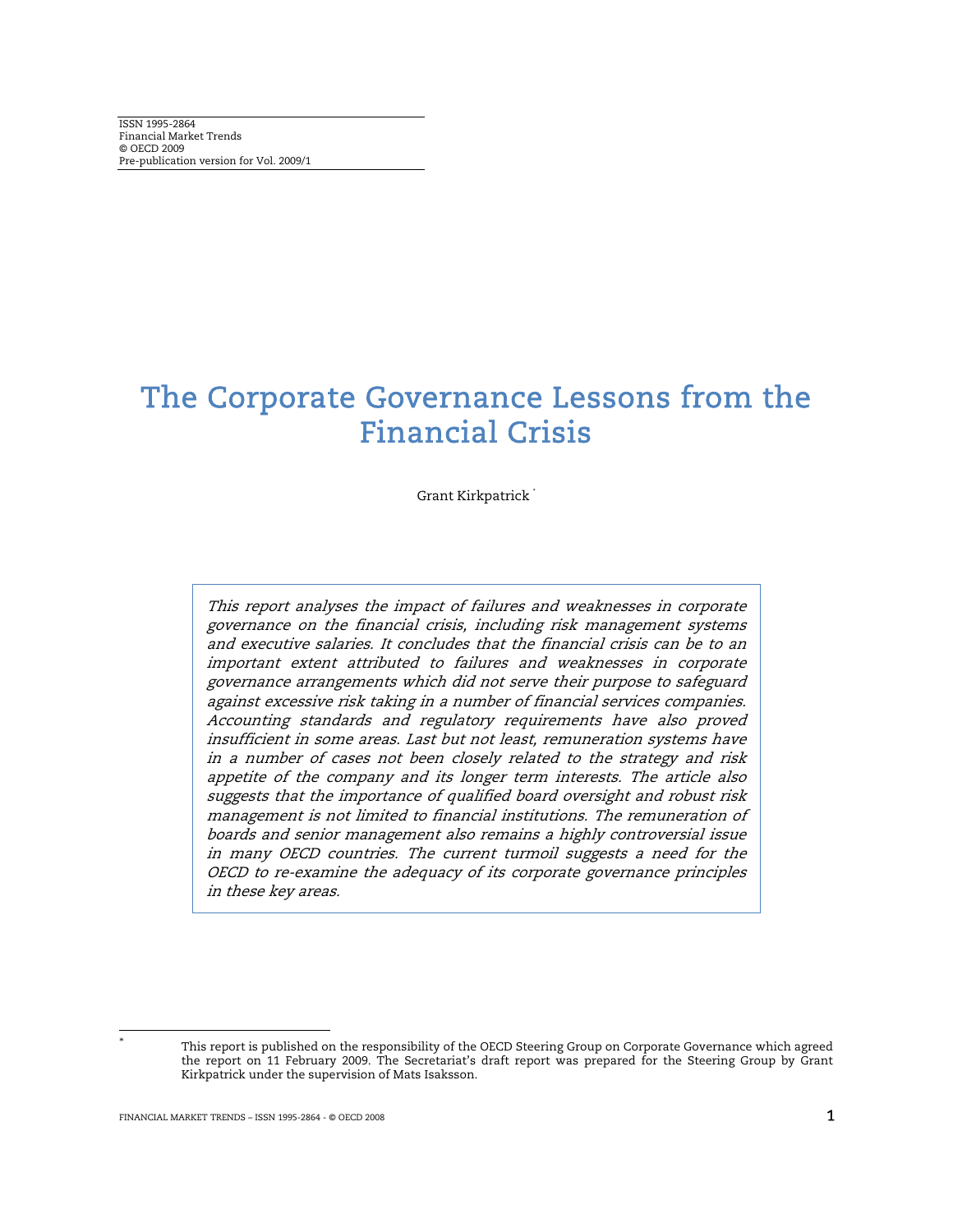## Main conclusions

The financial crisis can be to an important extent attributed to failures and weaknesses in corporate governance arrangements

Qualified board oversight and robust risk management is important

The OECD Corporate Governance Principles in these key areas need to be reviewed

This article concludes that the financial crisis can be to an important extent attributed to failures and weaknesses in corporate governance arrangements. When they were put to a test, corporate governance routines did not serve their purpose to safeguard against excessive risk taking in a number of financial services companies. A number of weaknesses have been apparent. The risk management systems have failed in many cases due to corporate governance procedures rather than the inadequacy of computer models alone: information about exposures in a number of cases did not reach the board and even senior levels of management, while risk management was often activity rather than enterprise-based. These are board responsibilities. In other cases, boards had approved strategy but then did not establish suitable metrics to monitor its implementation. Company disclosures about foreseeable risk factors and about the systems in place for monitoring and managing risk have also left a lot to be desired even though this is a key element of the Principles. Accounting standards and regulatory requirements have also proved insufficient in some areas leading the relevant standard setters to undertake a review. Last but not least, remuneration systems have in a number of cases not been closely related to the strategy and risk appetite of the company and its longer term interests.

The Article also suggests that the importance of qualified board oversight, and robust risk management including reference to widely accepted standards is not limited to financial institutions. It is also an essential, but often neglected, governance aspect in large, complex nonfinancial companies. Potential weaknesses in board composition and competence have been apparent for some time and widely debated. The remuneration of boards and senior management also remains a highly controversial issue in many OECD countries.

The current turmoil suggests a need for the OECD, through the Steering Group on Corporate Governance, to re-examine the adequacy of its corporate governance principles in these key areas in order to judge whether additional guidance and/or clarification is needed. In some cases, implementation might be lacking and documentation about the existing situation and the likely causes would be important. There might also be a need to revise some advice and examples contained in the OECD Methodology for Assessing the Implementation of the OECD Principles of Corporate Governance.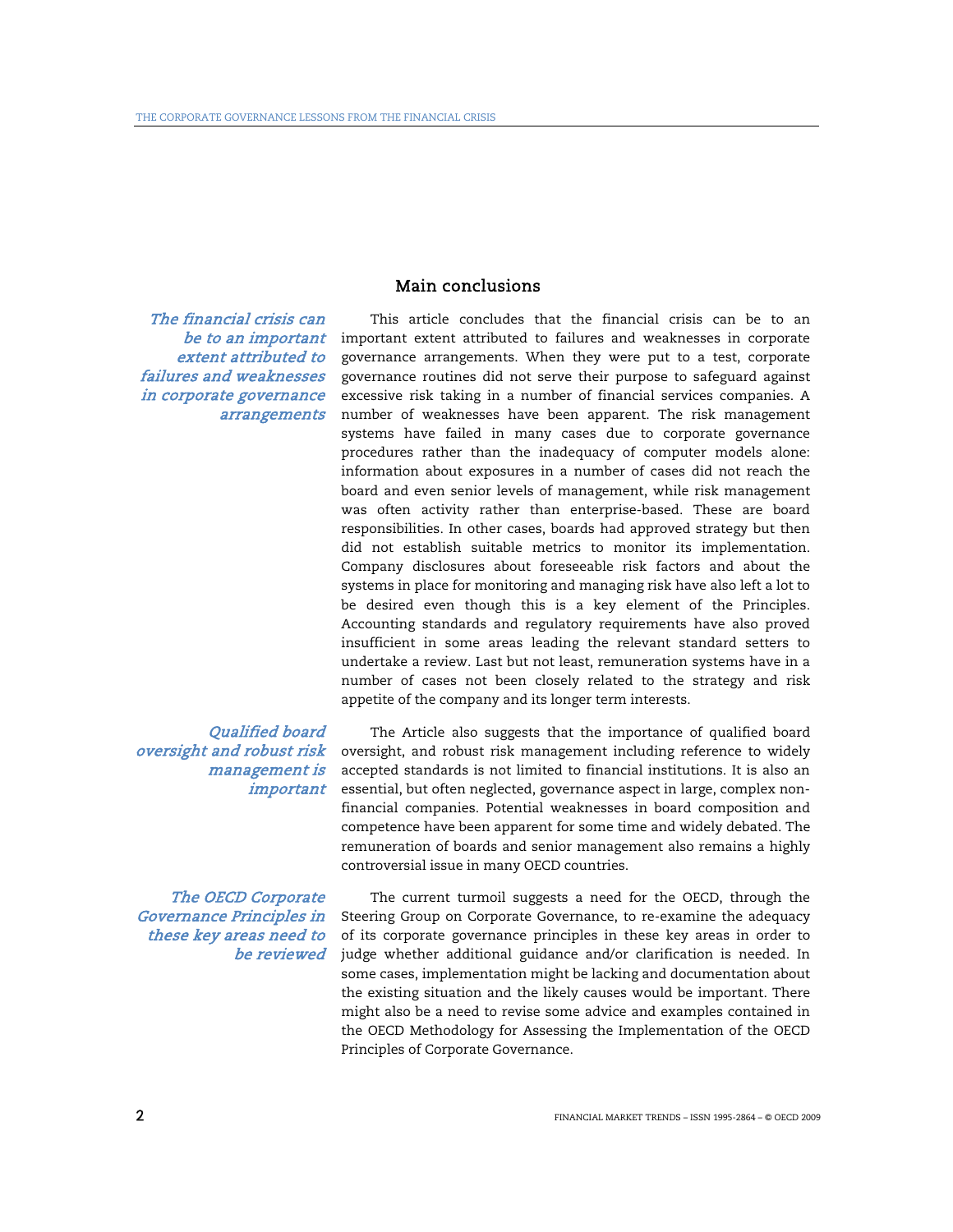Corporate governance enhancements often followed failures that highlighted areas of particular concern

It is therefore natural for the Steering Group to examine the situation in the banking sector and assess the main lessons for corporate governance in general

The article examines structural conditions and shortcomings in corporate governance at the company level

## I. Introduction

The development and refinement of corporate governance standards has often followed the occurrence of corporate governance failures that have highlighted areas of particular concern. The burst of the high tech bubble in the late 1990s pointed to severe conflicts of interest by brokers and analysts, underpinning the introduction of principle V.F covering the provision of advice and analysis into the Principles. The Enron/Worldcom failures pointed to issues with respect to auditor and audit committee independence and to deficiencies in accounting standards now covered by principles V.C, V.B, V.D. The approach was not that these were problems associated with energy traders or telecommunications firms, but that they were systemic. The Parmalat and Ahold cases in Europe also provided important corporate governance lessons leading to actions by international regulatory institutions such as IOSCO and by national authorities. In the above cases, corporate governance deficiencies may not have been causal in a strict sense. Rather, they facilitated or did not prevent practices that resulted in poor performance.

The current turmoil in financial institutions is sometimes described as the most serious financial crisis since the Great Depression. It is therefore natural for the Steering Group to examine the situation in the banking sector and assess the main lessons for corporate governance in general. This article points to significant failures of risk management systems in some major financial institutions $^1$  made worse by incentive systems that encouraged and rewarded high levels of risk taking. Since reviewing and guiding risk policy is a key function of the board, these deficiencies point to ineffective board oversight (principle VI.D). These concerns are also relevant for non-financial companies. In addition, disclosure and accounting standards (principle V.B) and the credit rating process (principle V.F) have also contributed to poor corporate governance outcomes in the financial services sector, although they may be of lesser relevance for other companies.

*macroeconomic and* emacroeconomic and structural conditions that confronted banks and The first part of the article presents a thumbnail sketch of the their corporate governance arrangements in the years leading up to 2007/2008. The second part draws together what is known from company investigations, parliamentary enquiries and international and other regulatory reports about corporate governance issues at the company level which were closely related to how they handled the situation. It first examines shortcomings in risk management and incentive structures, and then considers the responsibility of the board and why its oversight appears to have failed in a number of cases. Other aspects of the corporate governance framework that contributed to the failures are discussed in the third section. They include credit rating agencies, accounting standards and regulatory issues.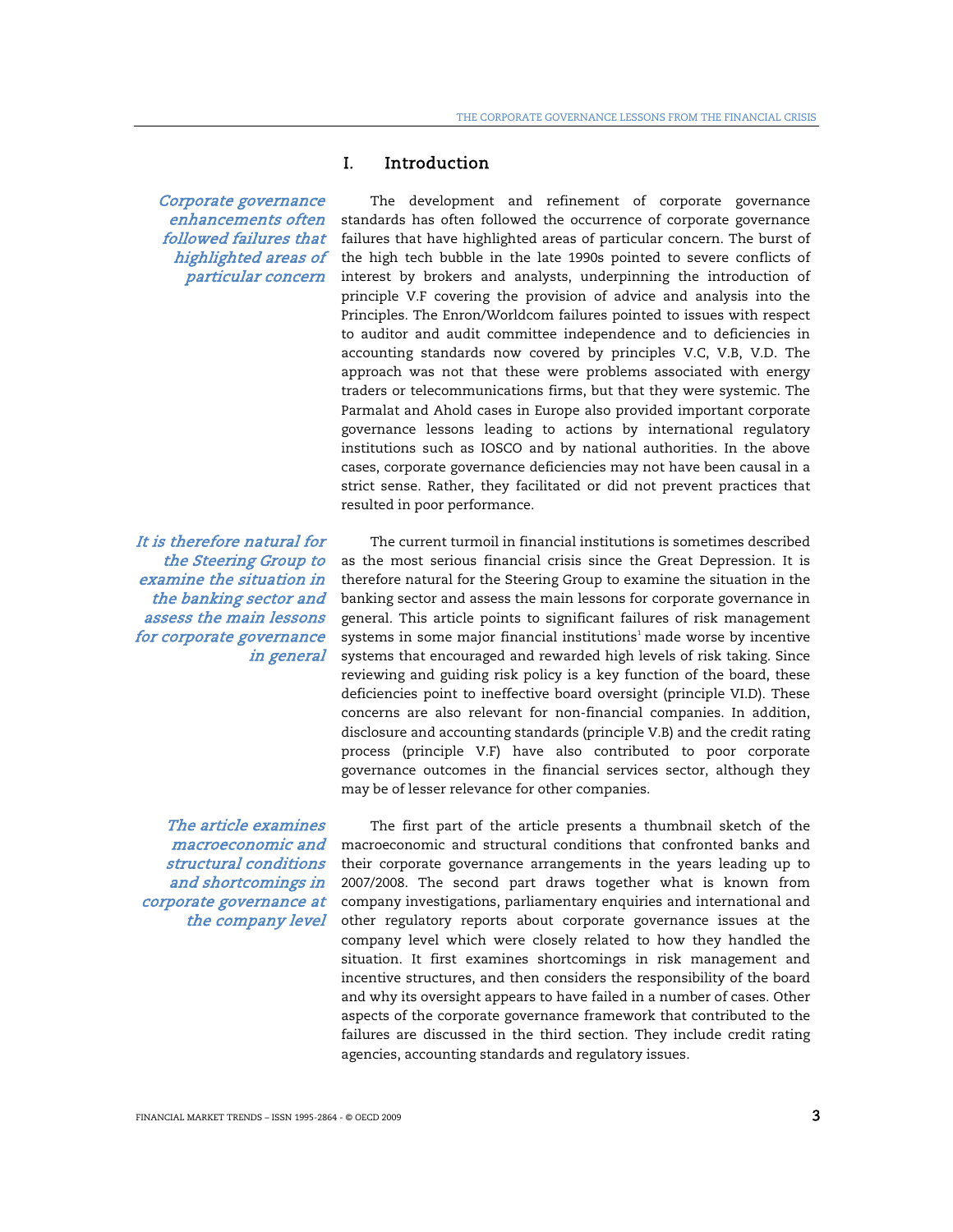Crisis in the subprime market in the US, and the associated liquidity squeeze, was having a major impact on financial institutions and banks in many countries

Understanding the market situation that confronted financial institutions is essential

Default rates on US subprime mortgages began to rise as of 2006, and warnings were issued by a number of official institutions

## II. Background to the present situation

By mid 2008, it was clear that the crisis in the subprime market in the US, and the associated liquidity squeeze, was having a major impact on financial institutions and banks in many countries. Bear Stearns had been taken over by JPMorgan with the support of the Federal Reserve Bank of New York, and financial institutions in both the US ( $e.g.$ Citibank, Merrill Lynch) and in Europe (UBS, Credit Suisse, RBS, HBOS, Barclays, Fortis, Société Générale) were continuing to raise a significant volume of additional capital to finance, *inter alia*, major realised losses on assets, diluting in a number of cases existing shareholders. Freddie Mac and Fanny Mae, two government sponsored enterprises that function as important intermediaries in the US secondary mortgage market, had to be taken into government conservatorship when it appeared that their capital position was weaker than expected. $^{2}$  In the UK, there had been a run on Northern Rock, the first in 150 years, ending in the bank being nationalised, and in the US IndyMac Bancorp was taken over by the deposit insurance system. In Germany, two state owned banks (IKB and Sachsenbank) had been rescued, following crises in two other state banks several years previously (Berlinerbank and WestLB). The crisis intensified in the third quarter of 2008 with a number of collapses (especially Lehman Brothers) and a generalised loss of confidence that hit all financial institutions. As a result, several banks failed in Europe and the US while others received government recapitalisation towards the end of 2008.

The issue for this article is not the macroeconomic drivers of this situation that have been well documented elsewhere  $(e.g.$  IOSCO, 2008, Blundell-Wignall, 2007) but to understand the market situation that confronted financial institutions over the past decade and in which their business models and corporate governance arrangements had to function. There was both a macroeconomic and microeconomic dimension. From the macroeconomic perspective, monetary policy in major countries was expansive after 2000 with the result that interest rates fell as did risk premia. Asset price booms followed in many countries, particularly in the housing sector where lending expanded rapidly. With interest rates low, investors were encouraged to search for yield to the relative neglect of risk which, it was widely believed, had been spread throughout the financial system via new financial instruments.

It is important for the following sections of this article to note that default rates on subprime mortgages in the US began to rise in 2006 when the growth of house prices started to slow and some interest rates for home owners were reset to higher levels from low initial rates ("teaser" rates). Moreover, at the end of 2006 and at the beginning of 2007, warnings were issued by a number of institutions including the IMF, BIS, OECD, Bank of England and the FSA with mixed reactions by financial institutions. The most well known reaction concerned Chuck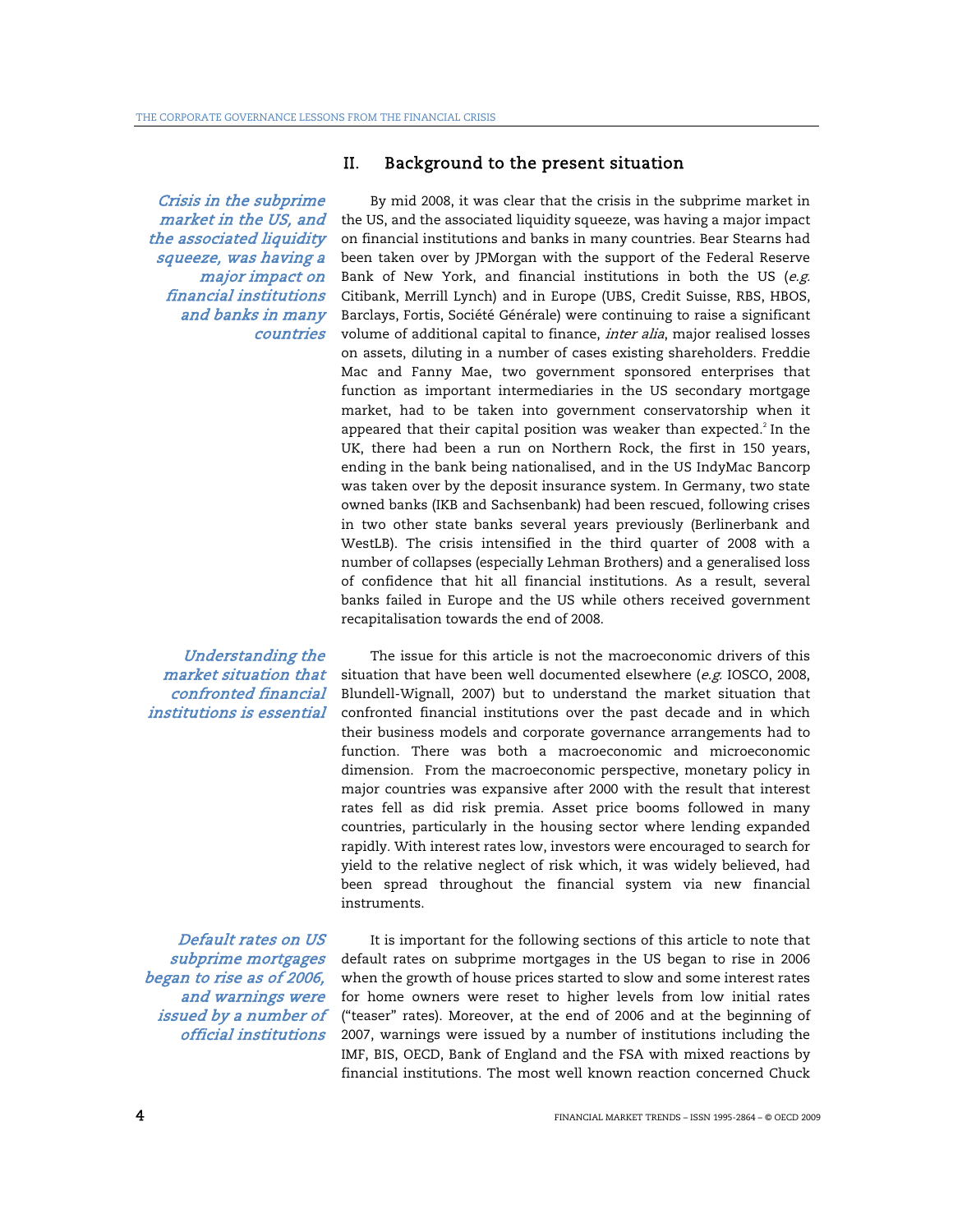Prince, CEO of Citibank, who noted with respect to concerns about "froth" in the leveraged loan market in mid 2007 that "while the music is playing, you have to dance"  $(i.e.$  maintain short term market share). The directors of Northern Rock acknowledged to the parliamentary committee of inquiry that they had read the UK's FSA warnings in early 2007 about liquidity risk, but considered that their model of raising short term finance in different countries was sound.

In June 2007, credit spreads in some of the world's major financial markets began to increase and the first wave of significant downgrades was announced by the major credit rating agencies. By August 2007, it was clear that at least a large part of this new risk aversion stemmed from concerns about the subprime home mortgage market in the  $US<sup>3</sup>$ and questions about the degree to which many institutional investors were exposed to potential losses through their investments in residential mortgage backed securities (RMBS), •ecuritized•ed debt obligations (CDO) and other •ecuritized and structured finance instruments.

At the microeconomic or market environment level, managements of financial institutions and boards faced challenging competitive conditions but also an accommodating regulatory environment. With competition strong and non-financial companies enjoying access to other sources of finance for their, in any case, reduced needs, margins in traditional banking were compressed forcing banks to develop new sources of revenue. One way was by moving into the creation of new financial assets (such as CDO's) and thereby the generation of fee income and proprietary trading opportunities. Some also moved increasingly into housing finance driven by exuberant markets<sup>4</sup>. The regulatory framework and accounting standards (as well as strong investor demand) encouraged them not to hold such assets on their balance sheet but to adopt an "originate to distribute" model. Under the Basel I regulatory framework, maintaining mortgages on the balance sheet would have required increased regulatory capital and thereby a lower rate of return on shareholder funds relative to a competitor which had moved such assets off balance sheet. Some of the financial assets were marketed through off-balance sheet entities (Blundell-Wignall, 2007) that were permitted by accounting standards, with the same effect to economise on bank's capital.

## III. The corporate governance dimension

While the post-2000 environment demanded the most out of corporate governance arrangements, evidence weaknesses

points to severe compatible with their objectives and risk appetite. However, the The post-2000 market and macroeconomic environment demanded the most out of corporate governance arrangements: boards had to be clear about the strategy and risk appetite of the company and to respond in a timely manner, requiring efficient reporting systems. They also needed to oversee risk management and remuneration systems evidence cited in the following part points to severe weaknesses in

By mid-2007 credit spreads began to increase and first significant downgrades were announced, while subprime exposure was questioned

Financial institutions faced challenging competitive conditions but also an accommodating regulatory environment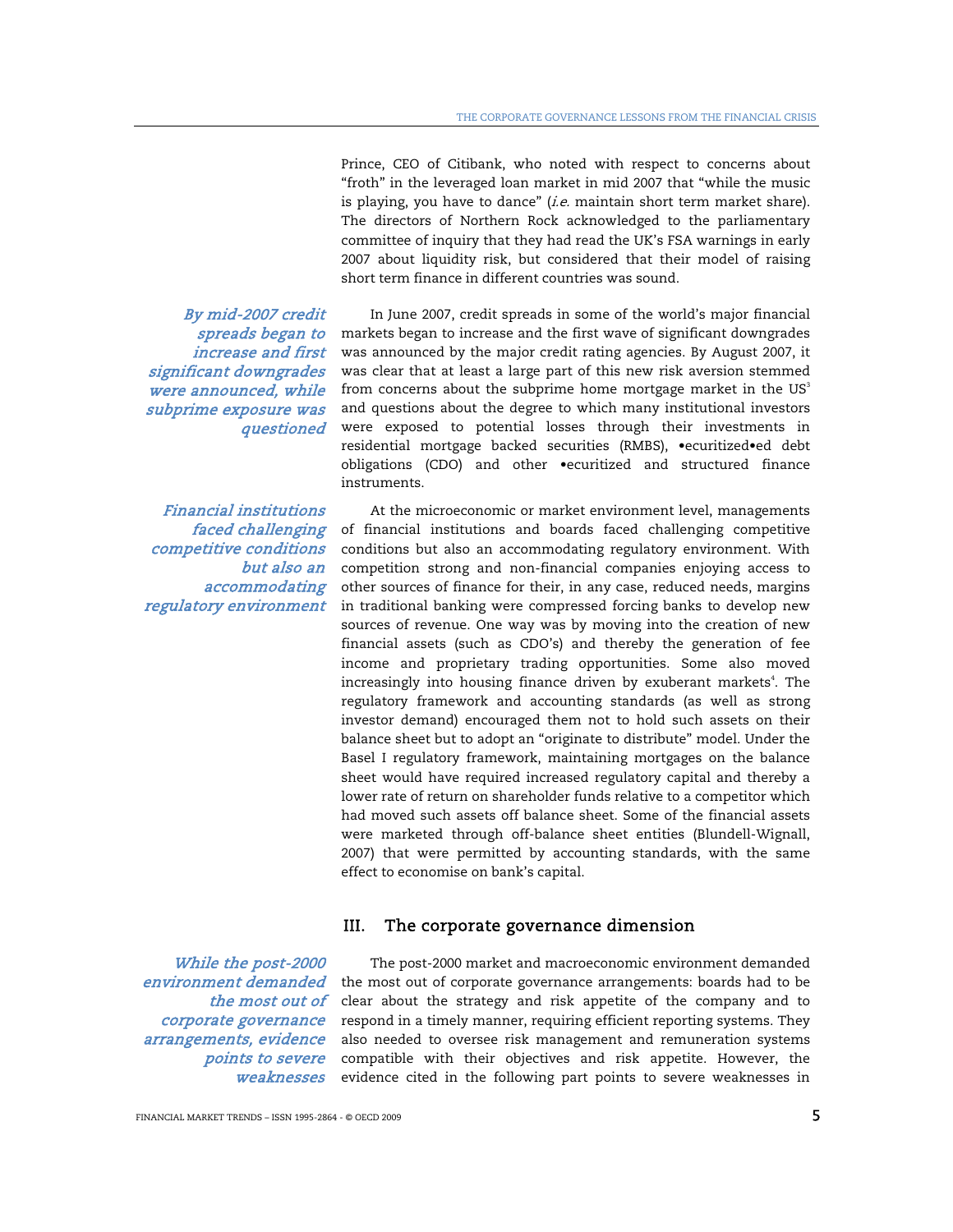what were broadly considered to be sophisticated institutions. The type of risk management that was needed is also related to the incentive structure in a company. There appears to have been in many cases a severe mismatch between the incentive system, risk management and internal control systems. The available evidence also suggests some potential reasons for the failures.

## Risk management: accepted by all, but the recent track record is poor

Risk models failed due to technical assumptions, but the corporate governance dimension of the problem was how their information was used in the organisation

Attention has focused on internal controls related to financial reporting, but not enough on the broader context of risk management

The focus of this section about risk management does not relate to the technical side of risk management but to the behavioural or corporate governance aspect. Arguably the risk models used by financial institutions and by investors failed due to a number of technical assumptions including that the player in question is only a small player in the market.<sup>5</sup> The same also applies to stress testing. While this is of concern for financial market regulators and for those in charge of implementing Pillar I of Basel II, it is not a corporate governance question. The corporate governance dimension is how such information was used in the organisation including transmission to the board. Although the Principles do make risk management an oversight duty of the board, the internal management issues highlighted in this section get less explicit treatment. Principle VI.D.2 lists a function of the board to be "monitoring the effectiveness of the company's management practices and making changes as needed". The annotations are easily overlooked but are highly relevant: *monitoring of* governance by the board also includes continuous review of the internal structure of the company to ensure that there are clear lines of accountability for management throughout the organisation. This more internal management aspect of the Principles might not have received the attention it deserves in Codes and in practice as the cases below indicate.

Attention in recent years has focused on internal controls related to financial reporting and on the need to have external checks and reporting such as along the lines of Sarbanes Oxley Section 404.<sup>6</sup> It needs to be stressed, however, that internal control is at best only a subset of risk management and the broader context, which is a key concern for corporate governance, might not have received the attention that it deserved, despite the fact that enterprise risk management frameworks are already in use (for an example, see Box 1). The Principles might need to be clearer on this point.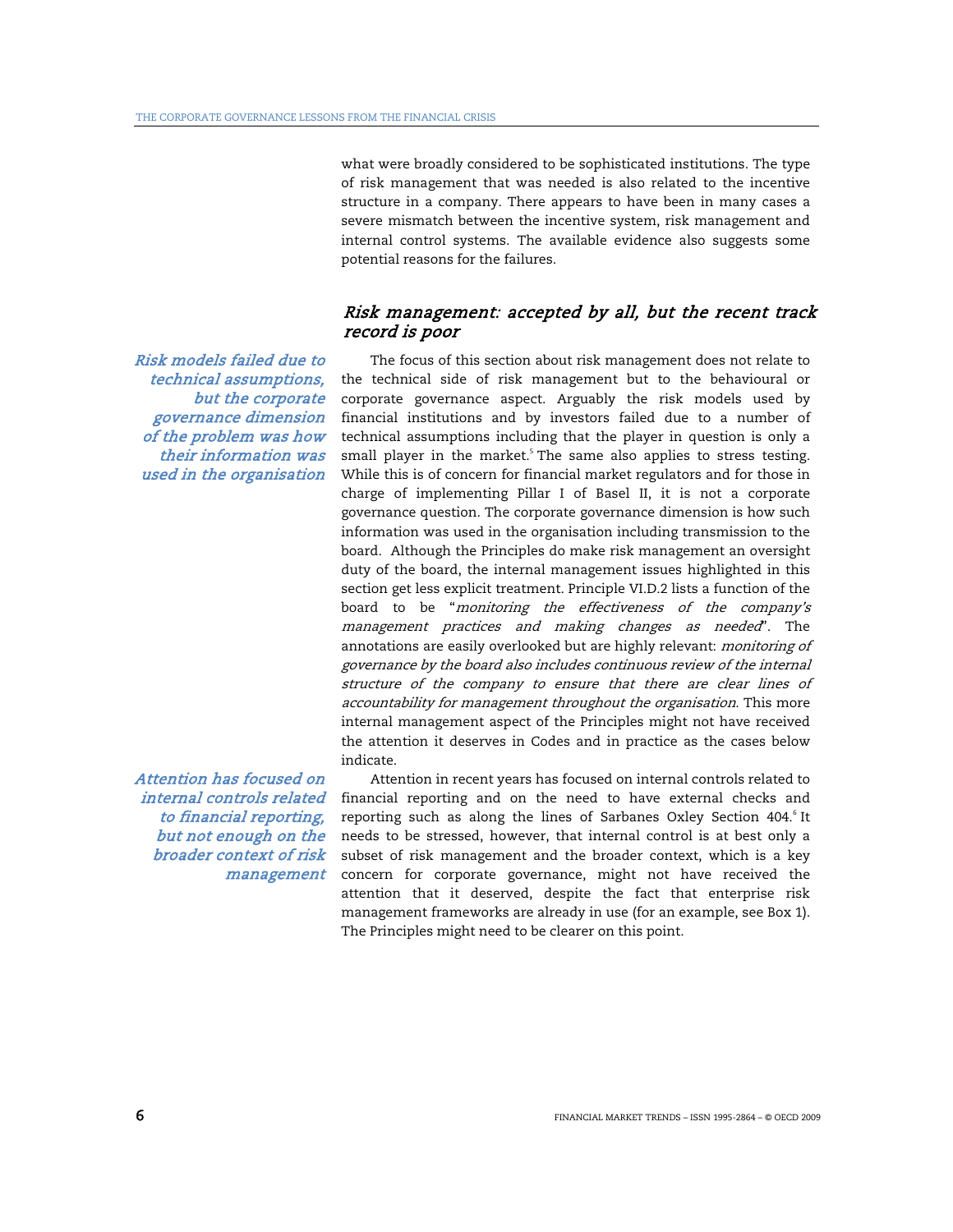#### **Box 1. An enterprise risk management framework**

In 2004, COSO defined Enterprise Risk Management (ERM) as "a process, effected by an entity's board of directors, management and other personnel, applied in strategy setting and across the enterprise, designed to identify potential events that may affect the entity, and manage risk to be within its risk appetite, to provide reasonable assurance regarding the achievement of entity objectives".

ERM can be visualised in three dimensions: objectives; the totality of the enterprise and; the framework. Objectives are defined as strategic, operations such as effective and efficient resource use, reporting including its reliability, and compliance with applicable laws and regulations. These will apply at the enterprise level, division, business unit and subsidiary level.

The ERM framework comprises eight components:

- 1. Internal environment: it encompasses the tone of an organisation, and sets the basis for how risk is viewed and addressed by an entity's people
- 2. Objective setting: objectives must exist before management can identify potential events affecting their achievement
- 3. Event identification: internal and external events affecting achievement of an entity's objectives must be identified, distinguishing between risks and opportunities
- 4. Risk assessment: risks are analysed, considering likelihood and impact, as a basis for determining how they should be managed
- 5. Risk response: management selects risk responses developing a set of actions to align risks with the entity's risk tolerances and its risk appetite
- 6. Control activities: policies and procedures are established and implemented to help ensure the risk responses are effectively carried out
- 7. Information and communication: relevant information is identified, captured, and communicated throughout the organisation in a form and timeframe that enable people to carry out their responsibilities
- 8. Monitoring: the entirety of enterprise risk management is monitored and modifications made as necessary

*Source*: Committee of Sponsoring Organisations of the Treadway Commission.

The financial turmoil shortcomings in risk management practices…

*has revealed severe* and corporate governance principles, the financial turmoil has revealed Despite the importance given to risk management by regulators severe shortcomings in practices both in internal management and in the role of the board in overseeing risk management systems at a number of banks. While nearly all of the 11 major banks reviewed by the Senior Supervisors Group (2008) failed to anticipate fully the severity and nature of recent market stress, there was a marked difference in how they were affected determined in great measure by their senior management structure and the nature of their risk management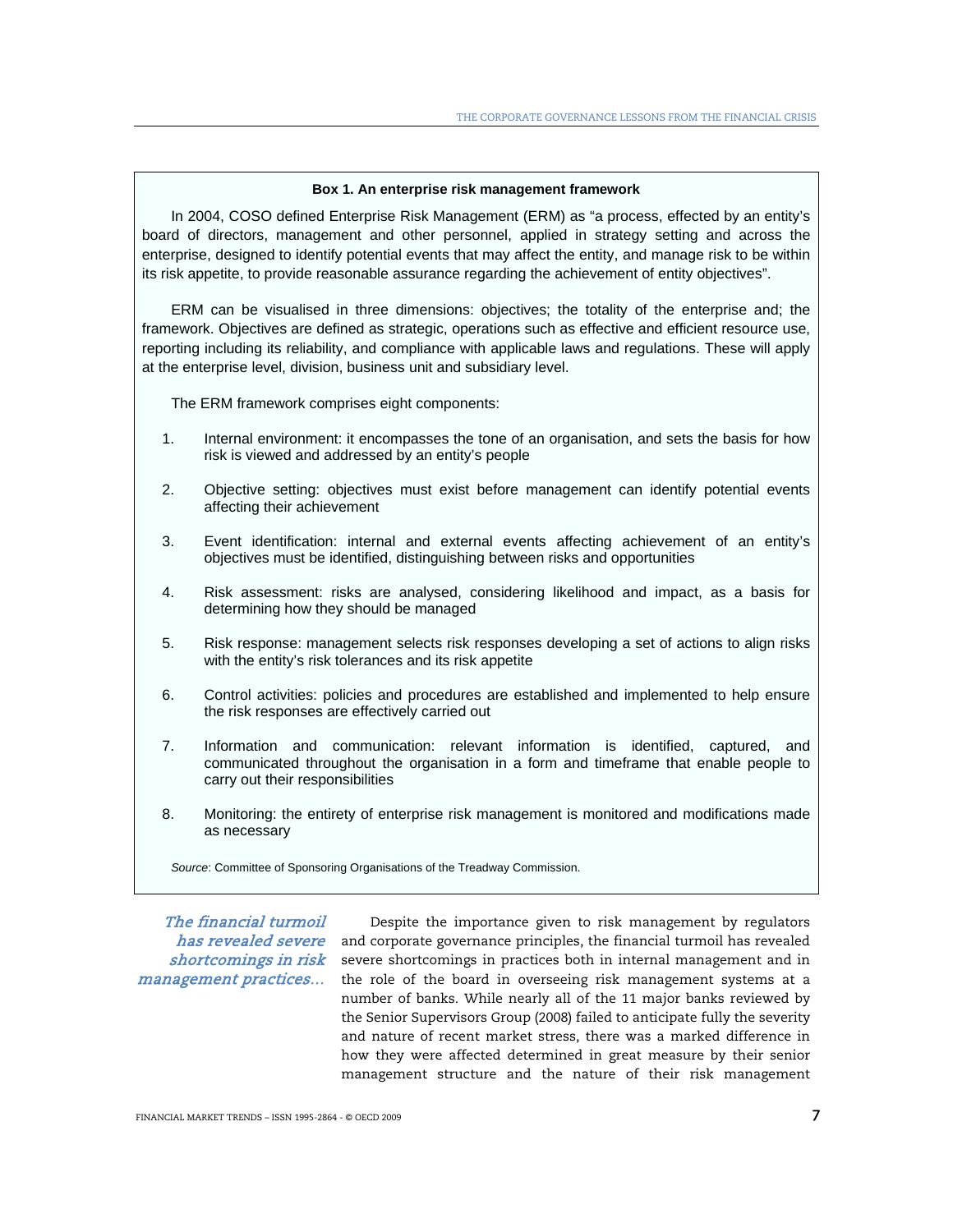… as reviewed and evaluated by the Senior Supervisors Group

> CDO exposure far exceeded the firms understanding of the inherent risks

early as mid 2006 (i.e. when the housing market in the US started to correct and sub-prime defaults rose) and to take measures to mitigate the risk. The Group reviewed firm's practices to evaluate what worked and what did not, drawing the following conclusions: In dealing with losses through to the end of 2007, the report noted that some firms made strategic decisions to retain large exposures to super senior tranches of collateralised debt obligations that far exceeded the firms

system, both of which should have been overseen by boards. Indeed, some major banks were able to identify the sources of significant risk as

- understanding of the risks inherent in such instruments, and failed to take appropriate steps to control or mitigate those risks (see Box 2). As noted below, in a number of cases boards were not aware of such strategic decisions and had not put control mechanisms in place to oversee their risk appetite, a board responsibility. In other cases, the boards might have concurred. An SEC report noted that "Bear Stearns' concentration of mortgage securities was increasing for several years and was beyond its internal limits, and that a portion of Bear Stearns' mortgage securities (e.g. adjustable rate mortgages) represented a significant concentration of mortgage risk"(SEC 2008b page ix). At HBOS the board was certainly aware despite a warning from the FSA in 2004 that key parts of the HBOS Group were posing medium of high risks to maintaining market confidence and protecting customers (Moore Report).
- Some firms had limited understanding and control over their potential balance sheet growth and liquidity needs. They failed to price properly the risk that exposures to certain off-balance sheet vehicles might need to be funded on the balance sheet precisely when it became difficult or expensive to raise such funds externally. Some boards had not put in place mechanisms to monitor the implementation of strategic decisions such as balance sheet growth.
- Firms that avoided such problems demonstrated a comprehensive approach to viewing firm-wide exposures and risk, sharing quantitative and qualitative information more efficiently across the firm and engaging in more effective dialogue across the management team. They had more adaptive (rather than static) risk measurement processes and systems that could rapidly alter underlying assumptions (such as valuations) to reflect current circumstances. Management also relied on a wide range

Understanding and control over potential balance sheet growth and liquidity needs was limited

A comprehensive, co-ordinated approach by management to assessing firm-wide risk exposures proved to be successful…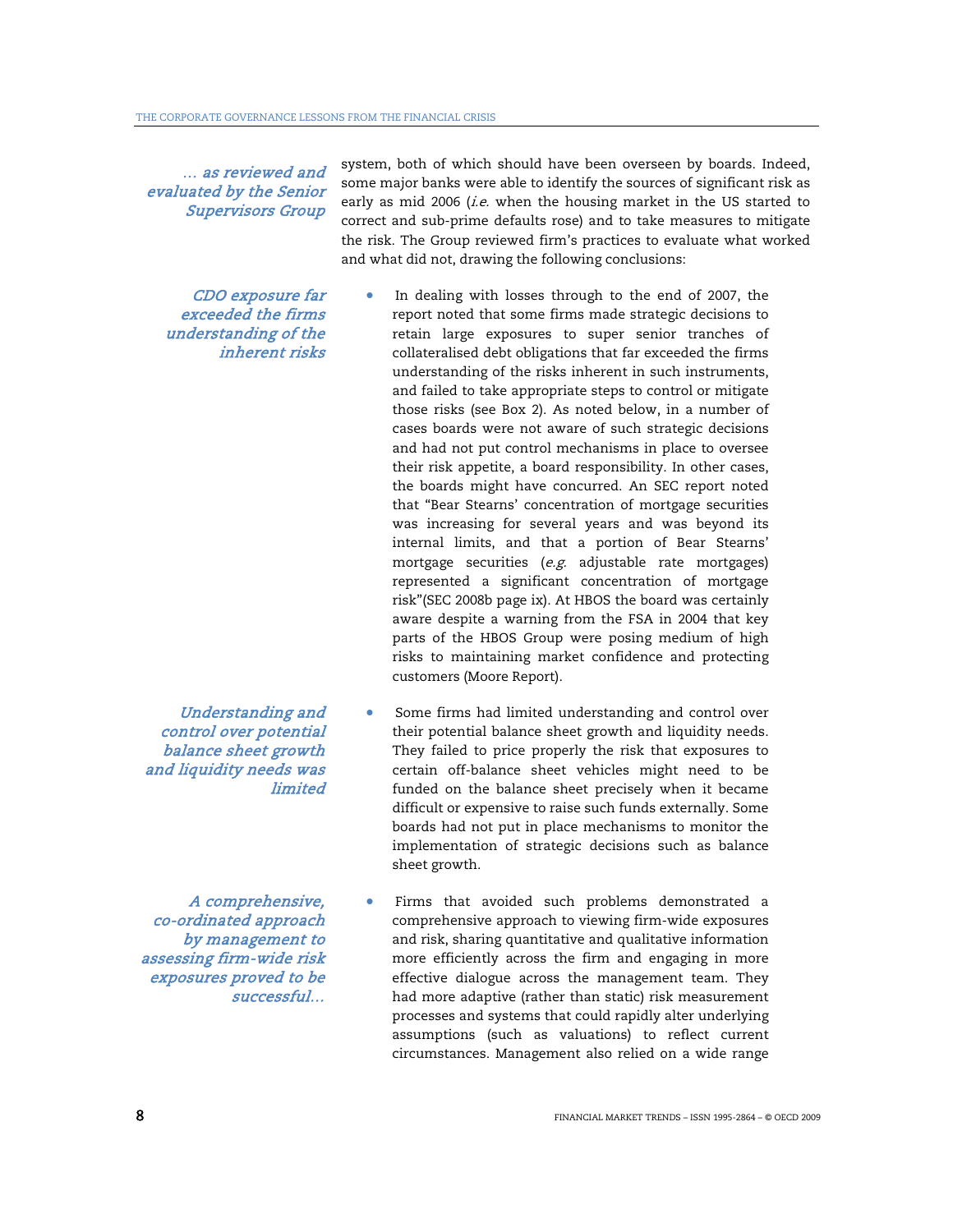#### **Box 2. How a "safe" strategy incurred write downs USD 18.7bn: the case of UBS**

By formal standards, the UBS strategy approved by the board appeared prudent, but by the end of 2007, the bank needed to recognise losses of USD 18.7 bn and to raise new capital. What went wrong?

UBS's growth strategy was based in large measure on a substantial expansion of the fixed income business (including asset backed securities) and by the establishment of an alternative investment business. The executive board approved the strategy in March 2006 but stressed that "the increase in highly structured illiquid commitments that could result from this growth plan would need to be carefully analysed and tightly controlled and an appropriate balance between incremental revenue and VAR/Stress Loss increase would need to be achieved to avoid undue dilution of return on risk performance". The plan was approved by the Group board. The strategic focus for 2006-2010 was for "significant revenue increases but the Group's risk profile was not predicted to change substantially with a moderate growth in overall risk weighted assets". There was no specific decision by the board either to develop business in or to increase exposure to subprime markets. "However, as UBS (2008) notes, "there was amongst other things, a focus on the growth of certain businesses that did, as part of their activities, invest in or increase UBS's exposure to the US subprime sector by virtue of investments in securities referencing the sector".

Having approved the strategy, the bank did not establish balance sheet size as a limiting metric. Top down setting of hard limits and risk weighted asset targets on each business line did not take place until Q3 and Q4 2007.

The strategy of the investment bank was to develop the fixed income business. One strategy was to acquire mortgage based assets (mainly US subprime) and then to package them for resale (holding them in the meantime *i.e.* warehousing). Each transaction was frequently in excess of USD 1 bn, normally requiring specific approval. In fact approval was only ex post. As much as 60 per cent of the CDO were in fact retained on UBS's own books.

In undertaking the transactions, the traders benefited from the banks' allocation of funds that did not take risk into account. There was thus an internal carry trade but only involving returns of 20 basis points. In combination with the bonus system, traders were thus encouraged to take large positions. Yet until Q3 2007 there were no aggregate notional limits on the sum of the CDO warehouse pipeline and retained CDO positions, even though warehouse collateral had been identified as a problem in Q4 2005 and again in Q3 2006.

The strategy evolved so that the CDOs were structured into tranches with UBS retaining the Senior Super tranches. These were regarded as safe and therefore marked at nominal price. A small default of 4 per cent was assumed and this was hedged, often with monoline insurers. There was neither monitoring of counter party risk nor analysis of risks in the subprime market, the credit rating being accepted at face value. Worse, as the retained tranches were regarded as safe and fully hedged, they were netted to zero in the value at risk (VAR) calculations used by UBS for risk management. Worries about the subprime market did not penetrate higher levels of management. Moreover, with other business lines also involved in exposure to subprime it was important for the senior management and the board to know the total exposure of UBS. This was not done until Q3 2007.

*Source:* Shareholder Report on UBS's Write-Downs, 2008.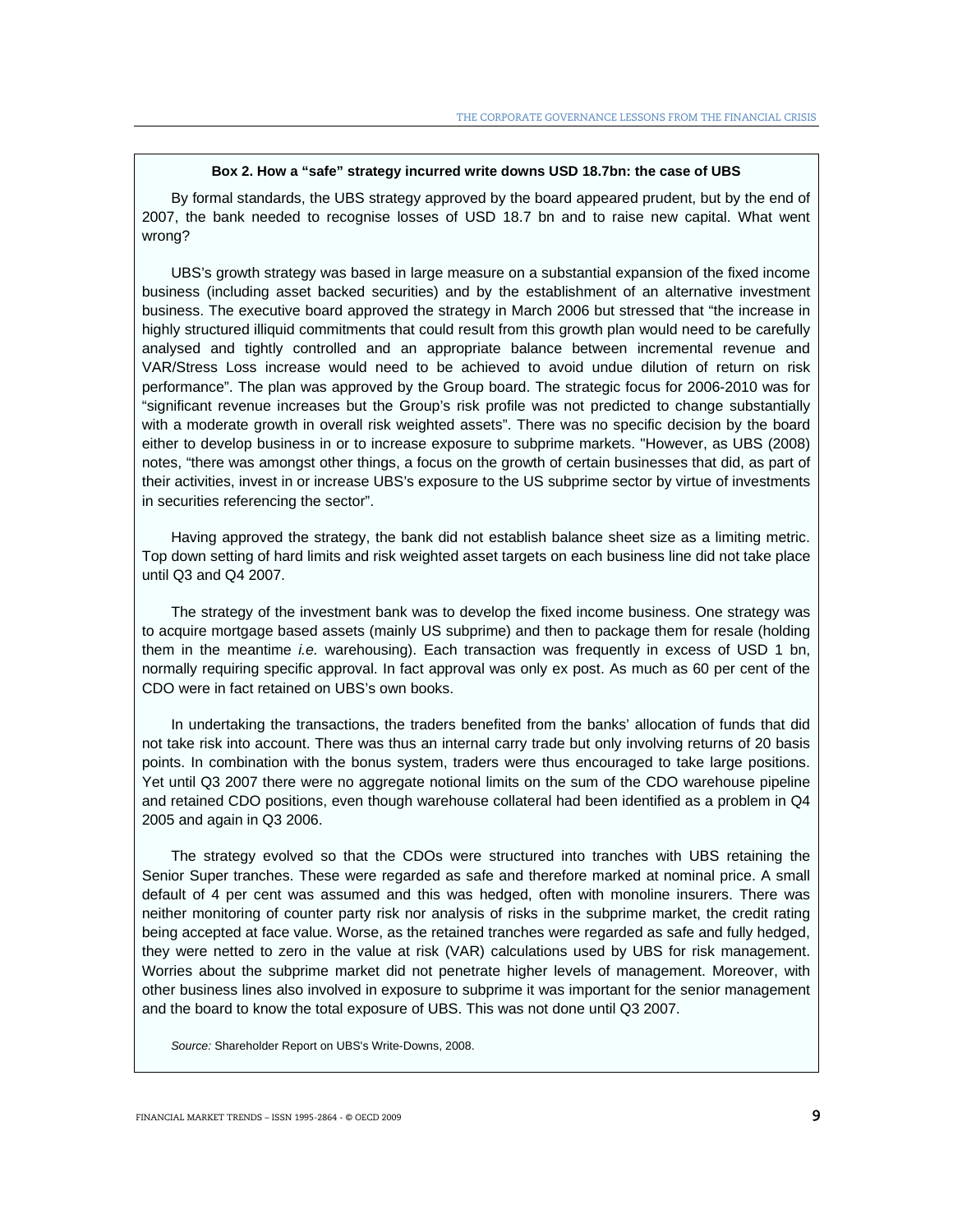…as did more active controls over the consolidated balance sheet, liquidity, and capital

Warning signs for liquidity risk which were clear during the first quarter of 2007 should have been respected

Stress testing and related scenario analysis has shown numerous deficiencies at a number of banks  of risk measures to gather more information and different perspectives on the same risk exposures and employed more effective stress testing with more use of scenario analysis. In other words, they exhibited strong governance systems since the information was also passed upwards to the board.

• Management of better performing firms typically enforced more active controls over the consolidated organisation's balance sheet, liquidity, and capital, often aligning treasury functions more closely with risk management processes, incorporating information from all businesses into global liquidity planning, including actual and contingent liquidity risk. This would have supported implementation of the board's duties.

A marked feature of the current turmoil has been played by liquidity risk which led to the collapse of both Bear Stearns and Northern Rock<sup>7</sup>. Both have argued that the risk of liquidity drying up was not foreseen and moreover that they had adequate capital. However, the warning signs were clear during the first quarter of 2007: the directors of Northern Rock acknowledged that they had read the Bank of England's Financial Stability Report and a FSA report which both drew explicit attention to liquidity risks yet no adequate emergency lending lines were put in place. Countrywide of the US had a similar business model but had put in place emergency credit lines at some cost to themselves (House of Commons, 2008, Vol 1 and 2). It was not as if managing liquidity risk was a new concept. The Institute of International Finance (2007), representing the world's major banks, already drew attention to the need to improve liquidity risk management in March 2007, with their group of senior staff from banks already at work since 2005, *i.e.* well before the turmoil of August 2007.

Stress testing and related scenario analysis is an important risk management tool that can be used by boards in their oversight of management and reviewing and guiding strategy, but recent experience has shown numerous deficiencies at a number of banks. The Senior Supervisors Group noted that "some firms found it challenging before the recent turmoil to persuade senior management and business line management to develop and pay sufficient attention to the results of forward-looking stress scenarios that assumed large price movements" (p. 5). This is a clear corporate governance weakness since the board is responsible for reviewing and guiding corporate strategy and risk policy, and for ensuring that appropriate systems for risk management are in place. The IIF report also noted that "stress testing needs to be part of a dialogue between senior management and the risk function as to the type of stresses, the most relevant scenarios and impact assessment". Stress testing must form an integral part of the management culture so that results have a meaningful impact on business decisions. Clearly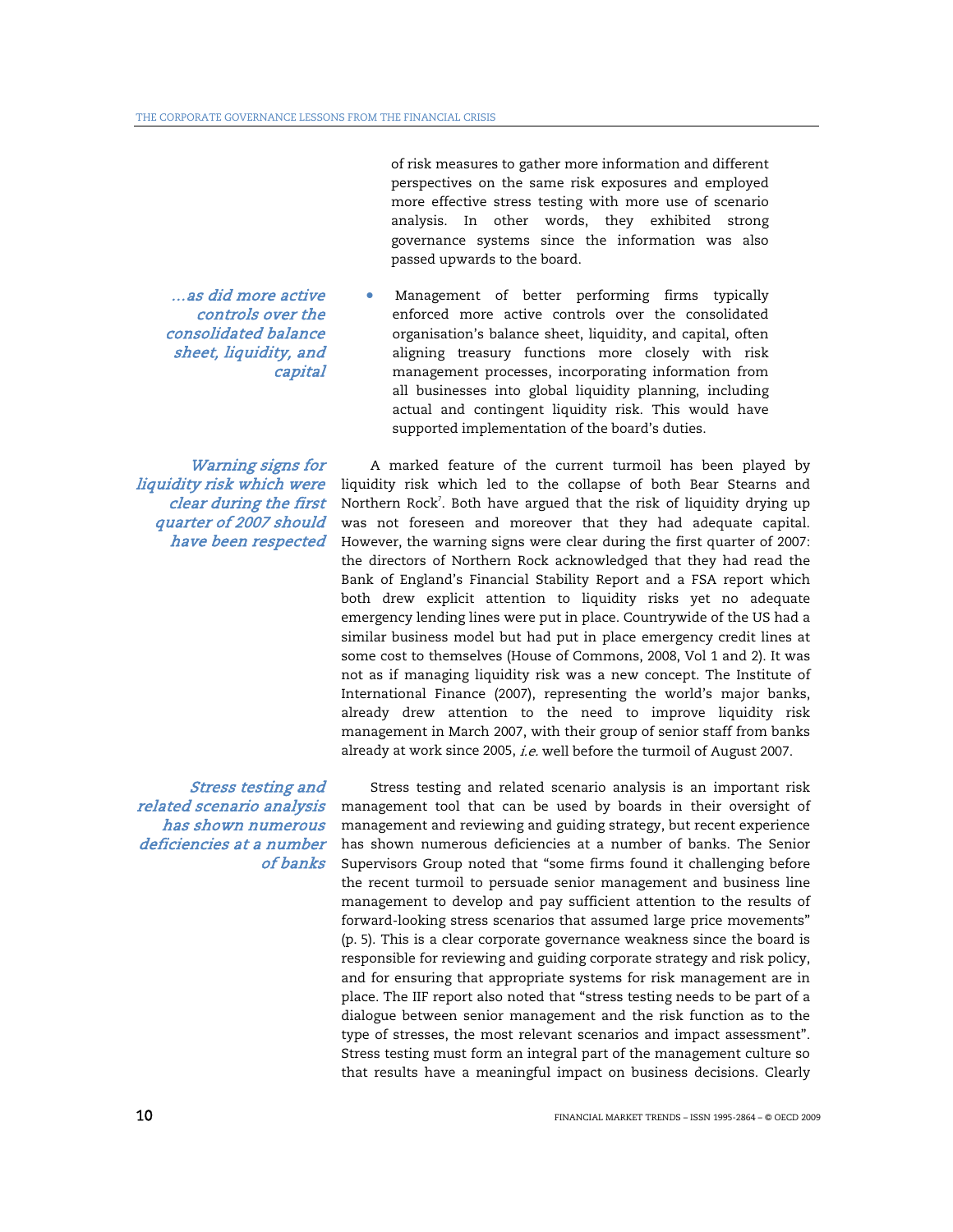this did not happen at a number of financial institutions some of which might have used externally conceived stress tests that were inappropriate to their business model.

Stress testing has been insufficiently consistent or comprehensive in some banks

Stress testing is also believed to have been insufficiently consistent or comprehensive in some banks, which is more an implementation issue of great importance to the board. The IIF concluded that "firms need to work on improving their diagnostic stress testing to support their own capital assessment processes under Pillar II of the Basel Accord. It is clear that firms need to ensure that stress testing methodologies and policies are consistently applied throughout the firm, evaluating multiple risk factors as well as multiple business units and adequately deal with correlations between different risk factors".

Some have taken on high levels of risk by following the letter rather than the intent of regulations

Transmission of risk information has to be through effective channels, a clear corporate governance issue

A failure to transmit information can be due a silo approach to risk management

In some cases, banks have taken on high levels of risk by following the letter rather than the intent of regulations indicating a box ticking approach. For example, credit lines extended to conduits needed to be supported by banks' capital (under Basel I) if it is for a period longer than a year. Banks therefore started writing credit lines for 364 days as opposed to 365 days thereby opening the bank to major potential risks. Whether boards were aware that capital adequacy reports to them reflected such practices is unclear although there is some indication that they did not know in some cases.

Even if risk management systems in the technical sense are functioning, it will not impact the company unless the transmission of information is through effective channels, a clear corporate governance issue. In this respect it is interesting to note that "a recent survey of nearly 150 UK audit committee members and over 1000 globally, only 46 per cent were very satisfied that their company had an effective process to identify the potentially significant business risks facing the company and only 38 per cent were very satisfied with the risk reports they received from management" (KPMG, 2008). In interpreting the survey, KPMG said: "recession related risks as well as the quality of the company's risk intelligence are two of the major oversight concerns for audit committee members. But there is also concern about the culture, tone and incentives underlying the company's risk environment, with many saying that the board and/or audit committee needs to improve their effectiveness in addressing risks that may be driven by the company's incentive compensation structure".

Another example of failure to transmit information concerns UBS. Although the group risk management body was alerted to potential subprime losses in Q1 2007, the investment bank senior management only appreciated the severity of the problem in late July 2007. Consequently, only on 6 August 2007, when the relevant investment bank management made a presentation to the Chairman's office and the CEO, were both given a comprehensive picture of exposures to CDO Super Senior positions (a supposedly safe strategy) and the size of the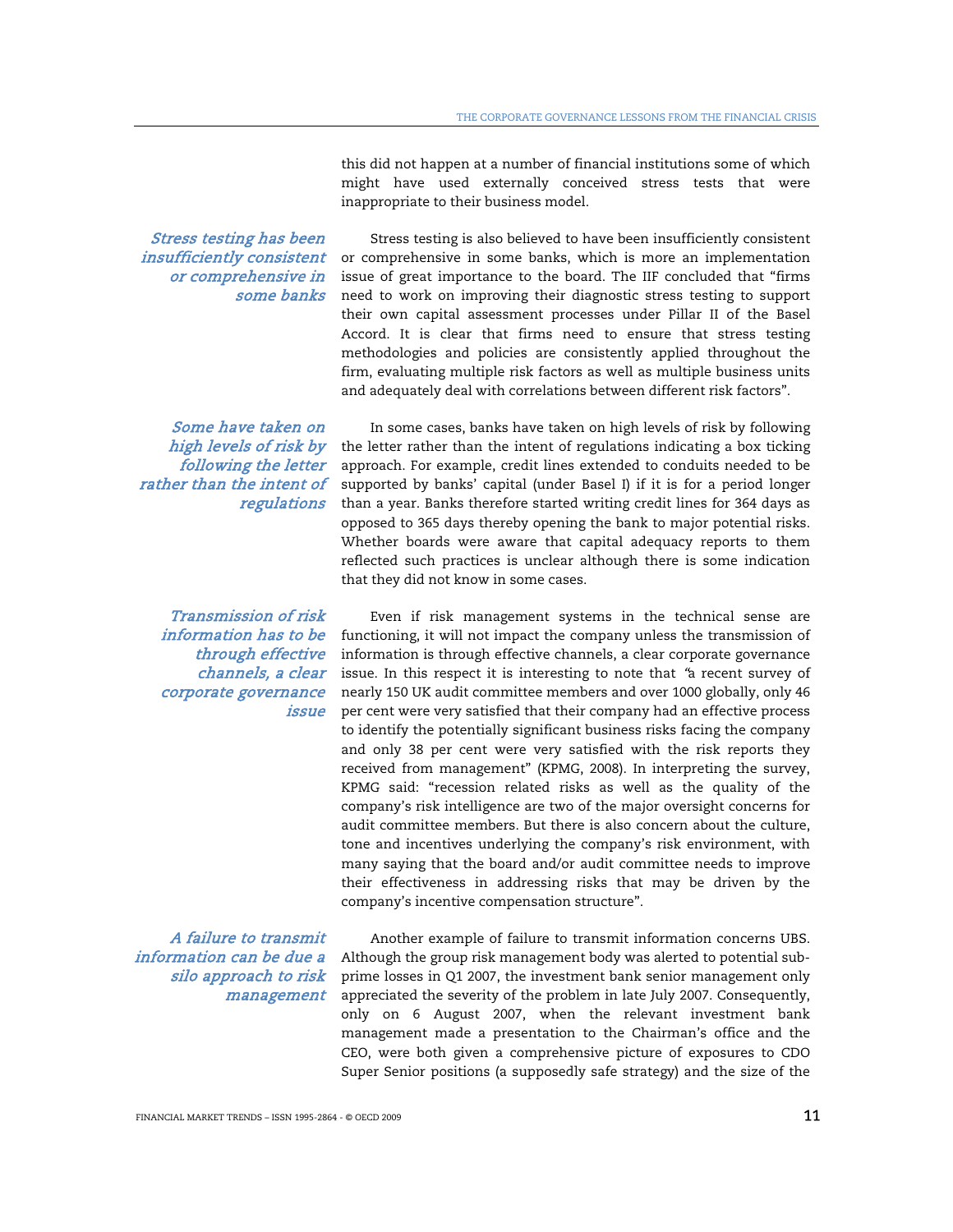disaster became known to the board. The UBS report attributed the failure in part to a silo approach to risk management.

Lower prestige and status of risk management staff vis-àvis traders also played an important role

At a number of banks, the lower prestige and status of risk management staff vis-à-vis traders also played an important role, an aspect covered by principle VI.D.2 (see above). Société Générale (2008) noted that there was a "lack of a systematic procedure for centralising and escalating red flags to the appropriate level in the organisation" (page 6). But soft factors were also at work. "The general environment did not encourage the development of a strong support function able to assume the full breadth of its responsibilities in terms of transaction security and operational risk management. An imbalance therefore emerged between the front office, focused on expanding its activities, and the control functions which were unable to develop the critical scrutiny necessary for their role" (Page 7). One of the goals of their action programme is to "move towards a culture of shared responsibility and mutual respect" (page 34). The inability of risk management staff to impose effective controls was also noted at Credit Suisse (FSA, 2008b). Testimony by the ex-head of risk at the British bank HBOS, that had to be rescued and taken over by Lloyds TSB, gives a picture of a bank management with little regard or care for risk management as it pursued its headlong rush into expanding its mortgage business.<sup>8</sup> An SEC report about Bear Stearns also noted "a proximity of risk managers to traders suggesting a lack of independence" (SEC 2008b). The issue of "tone at the top" is reflected in principle VI.C and in the Basel Committee's principle 2 (the board of directors should approve and oversee the bank's strategic objectives and corporate values that are communicated throughout the banking organisation) as well as principle 3 (the board of directors should set and enforce clear lines of responsibility and accountability throughout the organisation).

## Remuneration and incentive systems: strong incentives to take risk

Remuneration and incentive systems have played a key role in influencing financial institutions sensitivity to shocks and causing the development of unsustainable balance sheet positions

It has been often argued that remuneration and incentive systems have played a key role in influencing not only the sensitivity of financial institutions to the macroeconomic shock occasioned by the downturn of the real estate market, but also in causing the development of unsustainable balance sheet positions in the first place. This reflects a more general concern about incentive systems that are in operation in non-financial firms and whether they lead to excessive short term management actions and to "rewards for failure". It has been noted, for instance, that CEO remuneration has not closely followed company performance. One study reports that the median CEO pay in S&P 500 companies was about USD 8.4 million in 2007 and had not come down at a time the economy was weakening.<sup>9</sup>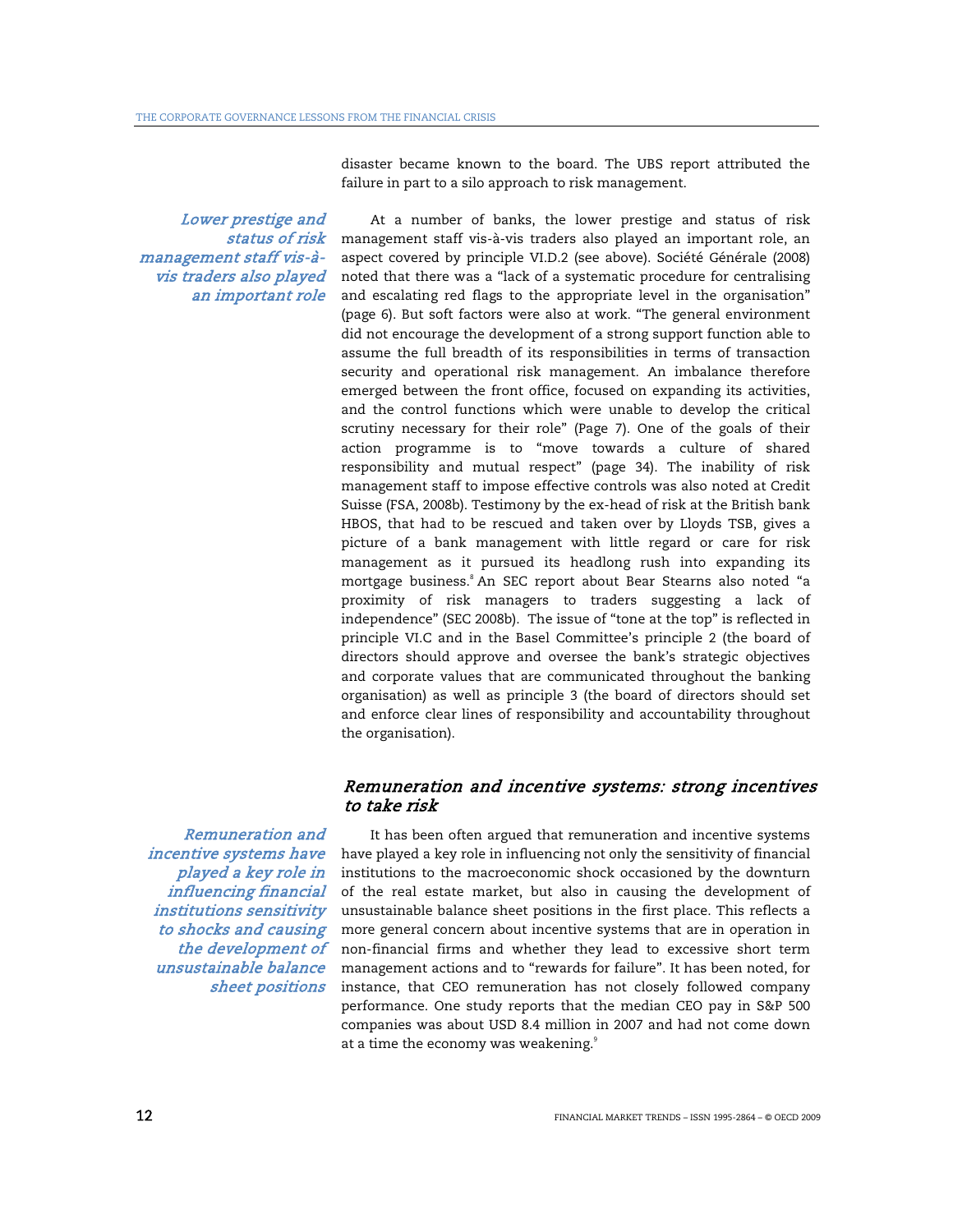Remuneration has to be aligned with the longer term interests of the company and its shareholders

## Executive remuneration has been less analysed and discussed

Principle VI.D.4 recommends that the board should fulfil certain key functions including "aligning key executive and board remuneration with the longer term interests of the company and its shareholders". The annotations note that "it is regarded as good practice for boards to develop and disclose a remuneration policy statement covering board members and key executives. Such policy statements specify the relationship between remuneration and performance, and include measurable standards that emphasise the long run interests of the company over short term considerations". Implementation has been patchy. However, remuneration systems lower down the management chain might have been an even more important issue. The Basel Committee guidance is more general extending to senior managers: the board should ensure that compensation policies and practices are consistent with the bank's corporate culture, long term objectives and strategy, and control environment (principle 6).

Board and executive remuneration

Despite highly publicised parting bonuses for CEOs (Table 1) and some board members, executive remuneration has been much less analysed and discussed even though the academic literature has always drawn attention to the danger of incentive systems that might encourage excessive risk.<sup>10</sup> It is usual in most companies (banks and non-banks) that the equity component in compensation (either in shares or options) increases with seniority. One study for European banks indicated that in 2006, the fixed salary accounted for 24 per cent of CEO remuneration, annual cash bonuses for 36 per cent and long term incentive awards for 40 per cent (Ladipo et al., 2008). This might still leave significant incentives for short run herding behaviour even if it involved significant risk taking. By contrast, one study of six US financial institutions found that top executive salaries averaged only 4- 6 per cent of total compensation with stock related compensation (and especially stock options in two cases) hovering at very high levels (Nestor Advisors, 2009). It is interesting to note that at UBS, a company with major losses, long-term incentives accounted for some 70 per cent of CEO compensation and that the CEO is required to accumulate and hold shares worth five times the amount of the last three years' average cash component of total compensation. Of course, such figures might be misleading since what matters for incentives is the precise structure of the compensation including performance hurdles and the pricing of options. Losses incurred via shareholdings (Table I) might also be partly compensated by parting payments. Ladipo et al. also noted that only a small number of banks disclosed the proportion of annual variable pay subject to a deferral period $^{11}$ .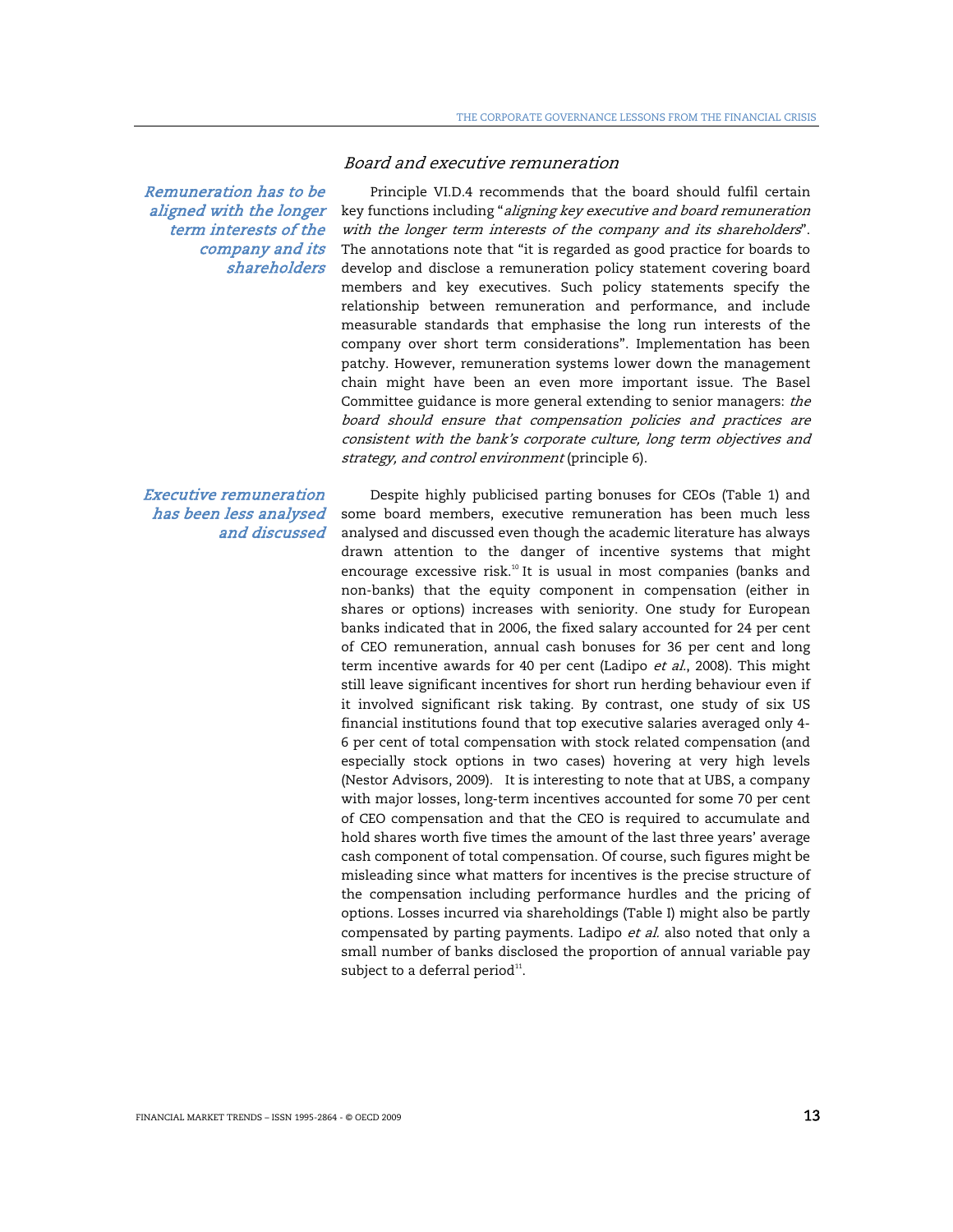| Name and company      | <b>Estimated payment</b>     | Losses from options, shares etc                              |
|-----------------------|------------------------------|--------------------------------------------------------------|
| Mudd, Fannie Mae      | USD 9.3 million (withdrawn)  | n.a.                                                         |
| Syron, Freddie Mac    | USD 14.1 million (withdrawn) | n.a.                                                         |
| Prince, Citibank      | USD 100 million              | 50 % drop on share holdings of 31<br>million shares          |
| O'Neal, Merrill Lynch | USD 161 million              | Loss on shares                                               |
| Cayne, Bear Stearns   |                              | USD 425 million (sales in March<br>2008 at USD 10 per share) |

#### Table 1. Examples of parting payments to CEOs

Source: OECD.

More investigation is required to determine the actual situation and the corporate governance implications of remuneration schemes

A number of codes stress that executive directors should have a meaningful shareholding in their companies in order to align incentives with those of the shareholders. Only a few European banks had such formalised policies in 2006. However, the actual amount of stock owned by the top executive in each the bank was well above 100 per cent of annual fixed salary (Ladipo, p. 55). With respect to non-executive directors, it is often argued that they should acquire a meaningful shareholding but not so large as to compromise the independence of the non-executive directors. Only a few European banks disclosed such policies. UBS actively encourages director share ownership and board fees are paid either 50 per cent in cash and 50 per cent in UBS restricted shares (which cannot be sold for four years from grant) or 100 per cent in restricted shares according to individual preference. Credit Suisse also has a similar plan. However, one study (Nestor Advisors, 2009) reports that financial institutions that collapsed had a CEO with high stock holdings so that they should normally have been risk averse, whereas the ones that survived had strong incentives to take risks.<sup>12</sup> More investigation is required to determine the actual situation with respect to remuneration in the major banks more generally and the corporate governance implications.

## Incentive systems at lower levels have favoured risk taking and outsized bets

Remuneration problems also exist at the sales and trading function level

Official as well as private reports have drawn attention also to remuneration problems at the sales and trading function level.<sup>13</sup> One central banker (Heller, 2008) has argued that the system of bonuses in investment banking provides incentives for substantial risk taking while also allowing no flexibility for banks to reduce costs when they have to: at the upper end, the size of the bonus is unlimited while at the lower end it is limited to zero. Losses are borne entirely by the bank and the shareholders and not by the employee. In support, he notes that the alleged fraud at Société Générale was undertaken by a staff member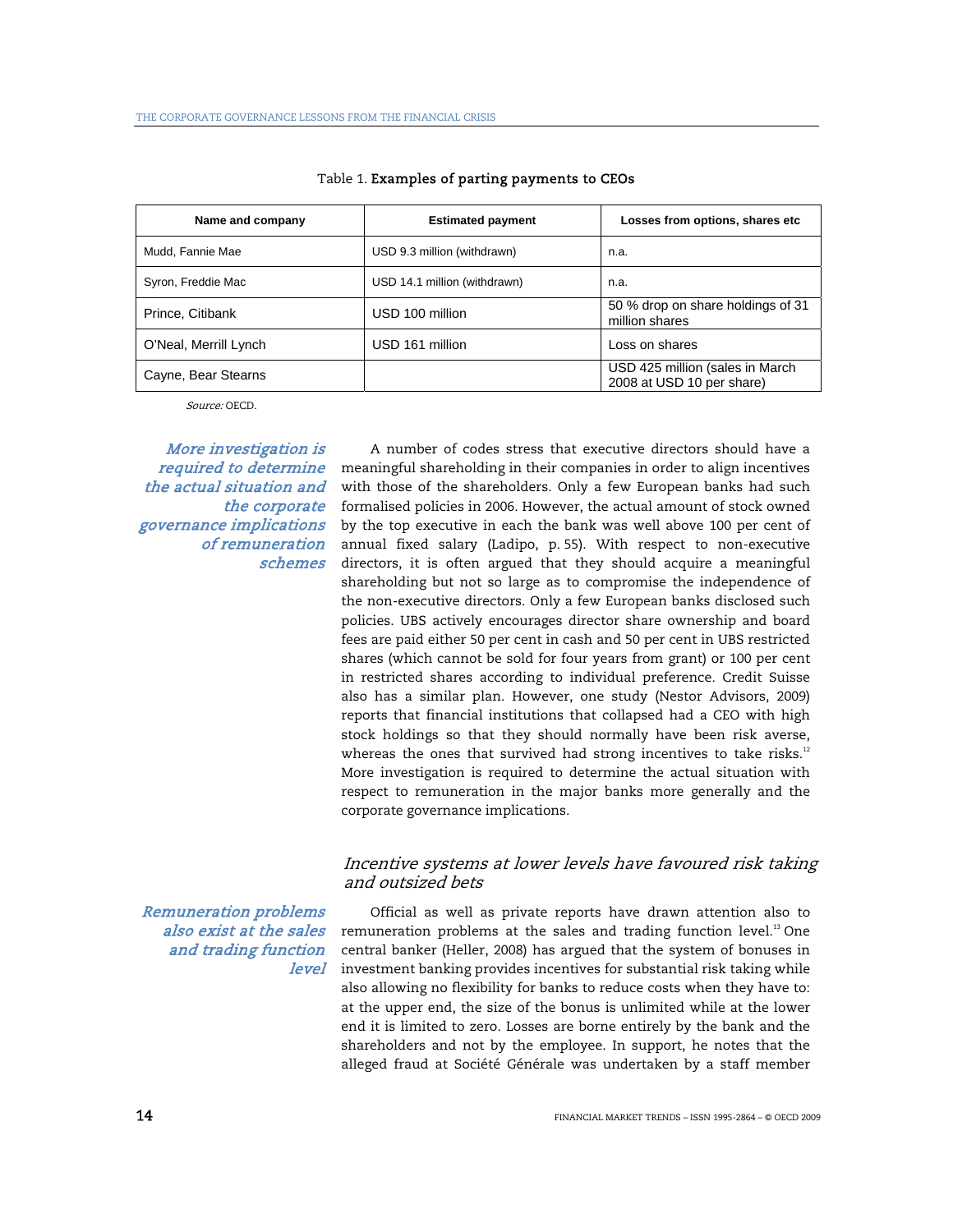who wanted to look like an exceptional trader and achieve a higher bonus. Along the lines of Heller, the International Institute of Finance (2008b) representing major banks has proposed principles to cover compensation policies (Box 3) that illustrate the concerns about many past practices.

#### **Box 3. Proposed Principles of Conduct for Compensation Policies**

I. Compensation incentives should be based on performance and should be aligned with shareholder interests and long term, firm-wide profitability, taking into account overall risk and the cost of capital.

II. Compensation incentives should not induce risk-taking in excess of the firms risk appetite.

III. Payout of compensation incentives should be based on risk-adjusted and cost of capitaladjusted profit and phased, where possible, to coincide with the risk time horizon of such profit.

IV. Incentive compensation should have a component reflecting the impact of business unit's returns on the overall value of related business groups and the organisation as a whole.

V. Incentive compensation should have a component reflecting the firm's overall results and achievement of risk management and other goals.

VI. Severance pay should take into account realised performance for shareholders over time.

VII. The approach, principles and objectives of compensation incentives should be transparent to stakeholders.

*Source:* Institute of International Finance (2008b), *Final Report of the IIF Committee on Market Best Practices: Principles of Conduct and Best Practice Recommendations*, Washington, D.C.

# Incentive structures

need to balance various humber of firms is whether compensation and other incentives have interests been sufficiently well designed to achieve an appropriate balance The Senior Supervisors Group (2008, p. 7) noted that "an issue for a between risk appetite and risk controls, between short run and longer run performance, and between individual or local business unit goals and firm-wide objectives". The concern was also shared by the Financial Stability Forum (2008).

Financial targets against which compensation is assessed should be measured on a riskadjusted basis…

The private sector report (Institute of International Finance, 2008) also identified compensation as a serious issue: "there is strong support for the view that the incentive compensation model should be closely related by deferrals or other means to shareholders' interests and longterm, firm-wide profitability. Focus on the longer term implies that compensation programs ought as a general matter to take better into account cost of capital and not just revenues. Consideration should be given to ways through which the financial targets against which compensation is assessed can be measured on a risk-adjusted basis" (p. 12). Some banks, such as JP Morgan, already build risk weighting into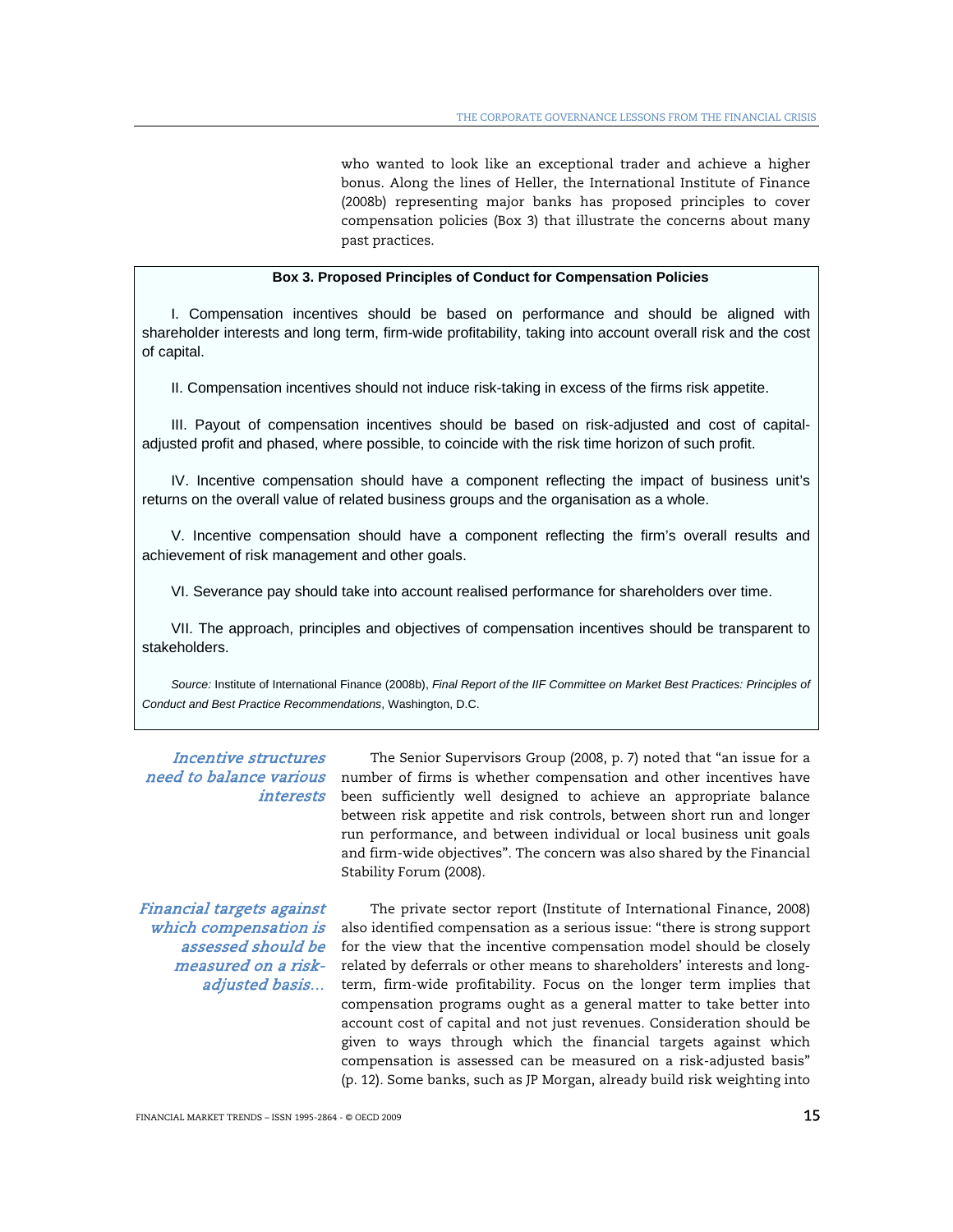employees' performance targets to recognise the fact that their activities are putting more capital at risk, but they are the exception rather than the rule.

…which is more difficult funds do not take account of risk

*if the internal cost of* the compensation and incentive structure did not effectively These issues were picked up in the UBS report, which noted that differentiate between the creation of alpha  $(i.e.$  return in excess of defined expectation) versus return from a low cost of funding. In the case of UBS, the internal cost of funds did not take account of risk so that the traders involved in sub-prime could obtain finance at a low cost. This made sub-prime an attractive asset to carry long. Super senior tranches carried low margins so that the incentive was to expand positions to achieve a given level of bonus. The report goes on to note that "day 1 P&L treatment of many of the transactions meant that employee remuneration (including bonuses) was not directly impacted by the longer term development of the positions created. The reluctance to allow variations between financial reporting and management accounting made it less likely that options to vary the revenue attributed to traders for compensation purposes would be considered (p. 42). Essentially, bonuses were measured against gross revenue after personal costs, with no formal account taken of the quality or sustainability of those earnings. Senior management, on the other hand, received a greater proportion of deferred equity.

Incentive systems at sub-executive level are also a concern for nonfinancial companies

Incentive systems at sub-executive level are also a concern for nonfinancial companies. For example, transactions-based compensation and promotion might lead to corrupt practices contrary to company policies and interests. Audit Committees, a key component of the corporate governance structure, appear to becoming aware of the issues. Thus the KPMG survey noted that "[w]hile oversight of compensation plans may generally fall within the responsibility of the remuneration committee, audit committees are focusing on the risks associated with the company's incentive compensation structure. In addition to risks associated with an emphasis on short-term earnings, audit committees want to better understand the behaviour and risks that the company's incentive plans encourage and whether such risks are appropriate."

Basel II enables regulators to impose additional capital charges for incentive structures that encourage risky behaviour

The Basel II capital accord contains mechanisms in pillar II enabling regulators to impose additional capital charges for incentive structures that encourage risky behaviour. Indeed, the UK's FSA has stated that they would consider compensation structures when assessing the overall risk posed by a financial institution but that it would stop short of dictating pay levels<sup>14</sup>. A leading Swiss banker is also quoted as saying that he expected regulators to use the second pillar of the Basel II accord to oblige banks to hold additional capital to reflect the risk of inappropriate compensation structures (Financial Times, 22 May 2008, p.17).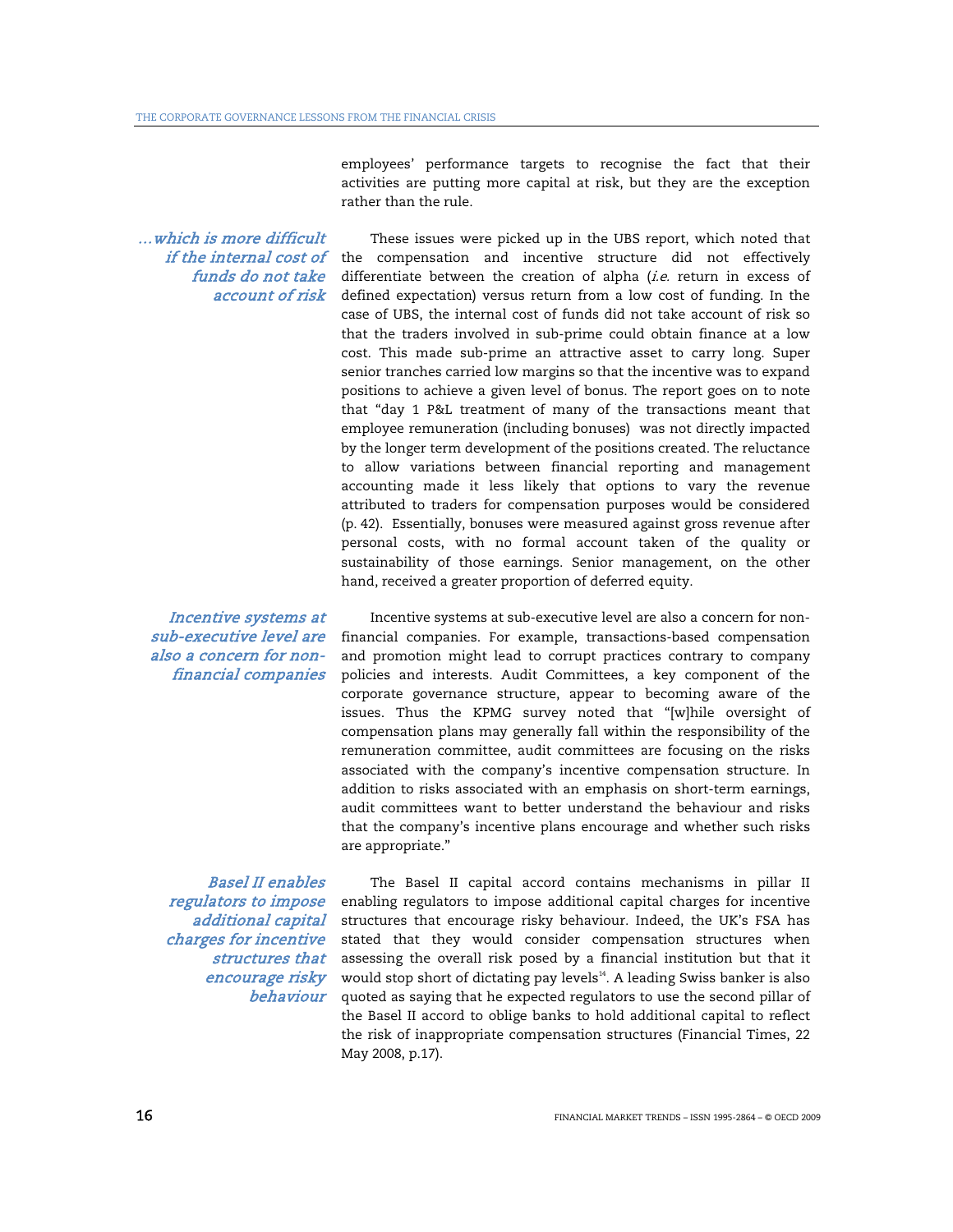Risk policy is a clear duty of the board

Deficiencies in risk management and distorted incentive systems point to deficient board oversight

Financial companies are not unique in this regard even though the macroeconomic impacts of poor risk management are arguably more important

Deficiencies in risk management and distorted incentive systems point to deficient board oversight. Principle VI.D.1 recommends that "the board should fulfil certain key functions including reviewing and guiding corporate strategy, major plans of action, risk policy… while VI.D.7 defines a key function to include "Ensuring the integrity of the corporation's accounting and reporting systems …and that appropriate systems of control are in place, in particular systems of risk management, financial and operational control". Principle VI.D.4 identifies the key functions of the board to include "aligning key executive and board remuneration with the longer term interests of the company and its shareholders". The Basel Committee Guidance on corporate governance of banks (Basel Committee, 2006) looks more at how responsibilities are implemented: "the board of directors should set and enforce clear lines of responsibility and accountability throughout the organisation (principle 3)". A key area concerns internal controls (including in subsidiaries) which requires that "the material risks that could adversely affect the achievement of the bank's goals are being recognised and continually assessed. This assessment should cover all risks facing the bank and the consolidated banking organisation (that is credit risk, country and transfer risk, market risk, interest rate risk, liquidity risk, operational risk, legal risk and reputational risk). Internal controls may need to be revised to appropriately address any new or previously uncontrolled risk" (Basel Committee, 1998). The annotations to Principle VI.D.7 note that "ensuring the integrity of the essential reporting and monitoring systems will require the board to set and enforce clear lines of responsibility and accountability throughout the organisation. The board will also need to ensure that there is appropriate oversight by senior management".

Recent experiences in banks as well as in companies as different as Airbus, Boeing, Alsthom, BP and Siemens confirms the Steering Group's standpoint on the importance of risk management. Earlier cases include Metallgesellschaft and Sumitomo Corporation. Financial companies are not unique in this regard even though the macroeconomic impacts of poor risk management are arguably more important. Non-financial companies also face exchange rate and interest rate risks although operational risks such as outsourcing risks, loss of intellectual property rights, and investment risks in unstable areas might be more important.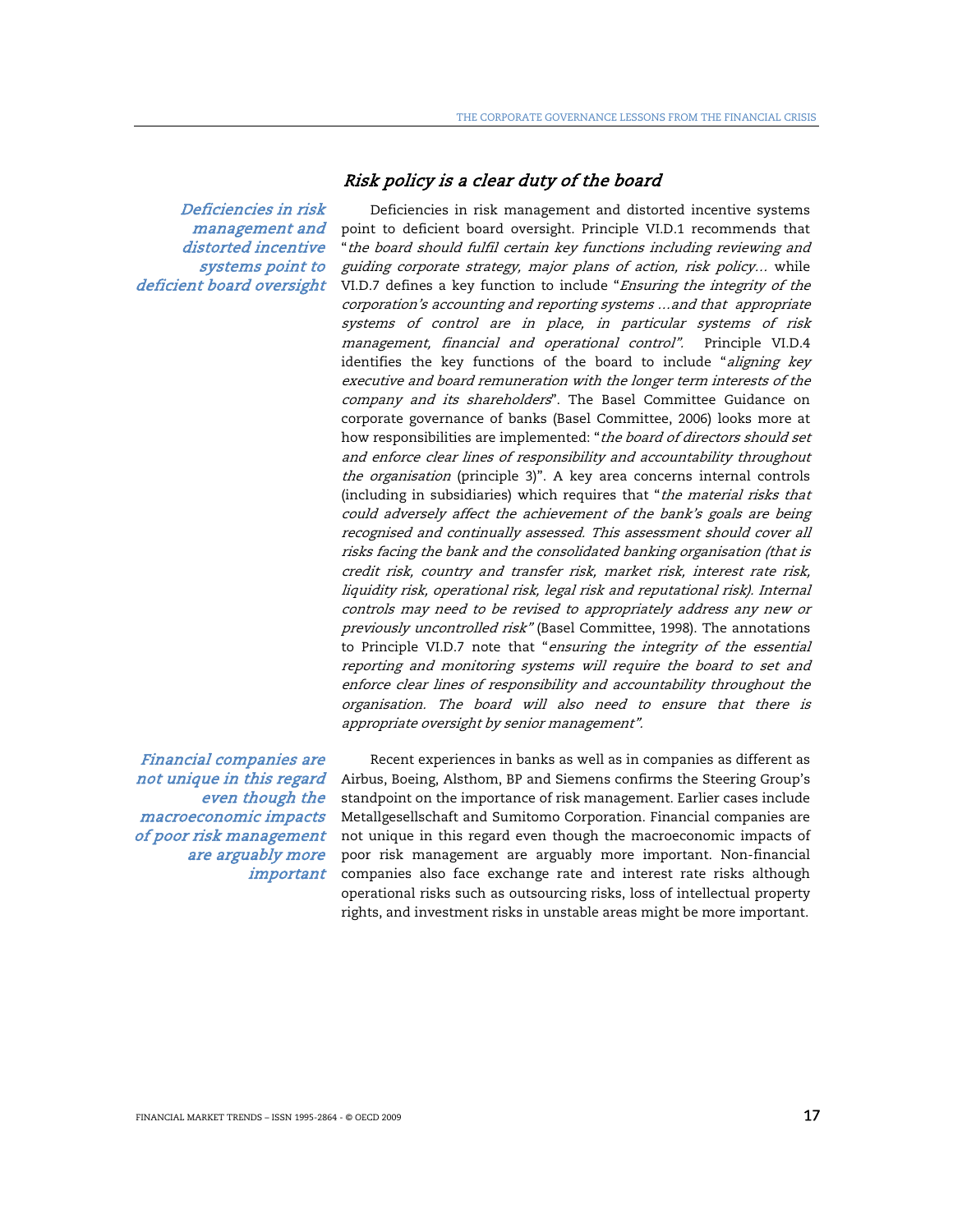#### **Box 4. Risk management issues in non-financial companies**

In recent years there have been numerous examples in major non-financial companies that have highlighted weaknesses and failures in risk management.

BP was hit by a refinery explosion in Texas. A commissioned report (the Baker Report) suggests that the risk was well known at lower levels in the company but that it was not adequately communicated to higher levels. This is similar to what happened at Société Générale and at UBS. The refinery had been acquired as part of a M&A and it appears that risk management systems and culture had not been fully implemented at the new subsidiary, very similar to HSBC and UBS, the latter also with a new subsidiary. BP also has complex risk models including a model for corrosion used in forecasting expenditures. After major oil spills in Alaska that resulted in suspended output, it was discovered that the model significantly under-estimated corrosion, raising question about testing risk models.

Airbus has invested massively in a major investment in developing the large Airbus 380 aircraft. Such projects include substantial exchange rate risk as well as significant payments to customers in the case of late delivery. Despite the substantial risks the company was taking, and which had been approved by the board, information about significant production delays came as a major surprise to the board of both Airbus and its controlling company EADS. Similar surprises were in store for boards at Citibank and UBS.

Siemens represents a case of compliance risk with respect to breaking German and other laws covering bribery of foreign officials. The supervisory board of the company appeared not to have clearly specified their expectations and to have overseen their implementation. The fact that the chairman of the board had been the CEO might not have been helpful in getting to grips with practices that had been ongoing for a number of years. Boeing also faced problems in breaching public tender rules, a serious risk for a major defence contractor. A number of banks have faced similar compliance problems in areas such as money laundering and in complying with local regulations (*e.g.* Citibank private bank in Japan actually lost its license).

*Source:* OECD.

## But are they up to the task?

Does the board obtain relevant information?

In the wake of the financial crisis many boards of financial enterprises have been quite active, but why not before?

In the wake of the financial crisis many boards of financial enterprises have been quite active with a number of CEO's at problem banks being replaced. Tellingly, both Citibank and UBS have also announced board room departures to make way for new directors with "finance and investment expertise". UBS has gone further and is eliminating the chairman's office that has been widely criticised in the past by shareholders and Citibank has also restructured the board, eliminating the executive committee. Shareholders have also become more active, especially with respect to voting against audit committee (or equivalent) members who have been held to higher standards of accountability than other board members. The fundamental issue is,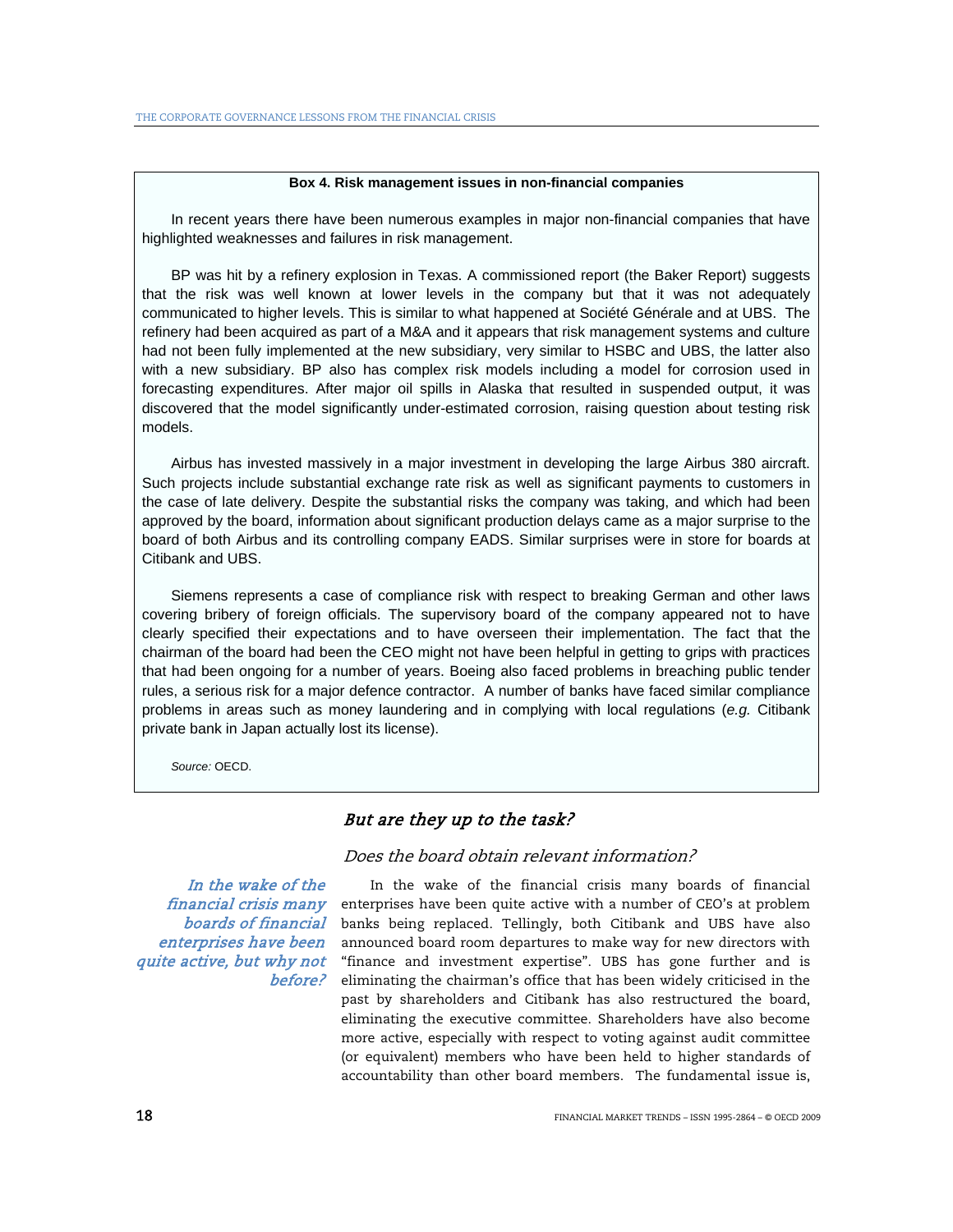however, why boards were not effective in the years preceding the turmoil especially in view of the emphasis given in many countries in recent years to internal control even though it was restricted to financial accounts ( $e.g.$  SOX 404 certifications).

Reports have not so far with the role and performance of the boards

dealt in much depth role and performance of the boards, the focus being on documenting The available reports have not so far dealt in much depth with the risk management failures. This is an unfortunate omission since it is a prime responsibility of boards to ensure the integrity of the corporation's systems for risk management. A private sector report (Institute of International Finance, 2008a) has examined board performance concluding that "events have raised questions about the ability of certain boards properly to oversee senior managements and to understand and monitor the business itself". This is a potentially very worrying conclusion.

There appears to be a need to re-emphasise the respective roles of the CEO and the board in the risk management process

A survey of European banks indicate that risk management is not deeply embedded in the organisation, a clear corporate governance weakness

The IIF report stressed that a solid risk culture throughout the firm is essential but that there appears to be a need to re-emphasise the respective roles of the CEO and the board in the risk management process in many firms. The report goes on to make suggestions for strengthening Board oversight of risk issues; the boards need to be educated on risk issues and to be given the means to understand risk appetite and the firm's performance against it. A number of members of the risk committee (or equivalent) should be individuals with technical financial sophistication in risk disciplines, or with solid business experience giving clear perspectives on risk issues. A separation between risk and audit committees should be considered. However, form should not be confused with actual operation. At Lehman Brothers, there was a risk committee but it only met twice in both 2006 and 2007. Bear Stearns' only established a full risk committee shortly before it failed. Above all, boards need to understand the firm's business strategy from a forward looking perspective, not just review current risk issues and audit reports.

Supporting information has been presented in a survey based on interviews with European banks (Ladipo et al., 2008). All interviewed banks accepted that risk governance was a key responsibility of bank boards. All the banks interviewed stressed that board priorities included defining the company's risk appetite and indentifying emerging areas of risk. A number also noted that the board must ensure that risk appetite is a coherent reflection of the company's strategic targets. With these expectations, it is important to note that a majority of the banks indicated that their boards were broadly knowledgeable rather than extremely knowledgeable of their company's risk measurement methodology. More importantly, only one third of the banks were confident that their strategy and planning functions had a detailed understanding of their companies' risk measurement methodology (Ladipo, 2008, p. 45). This would indicate that risk management is not deeply embedded in the organisation, a clear corporate governance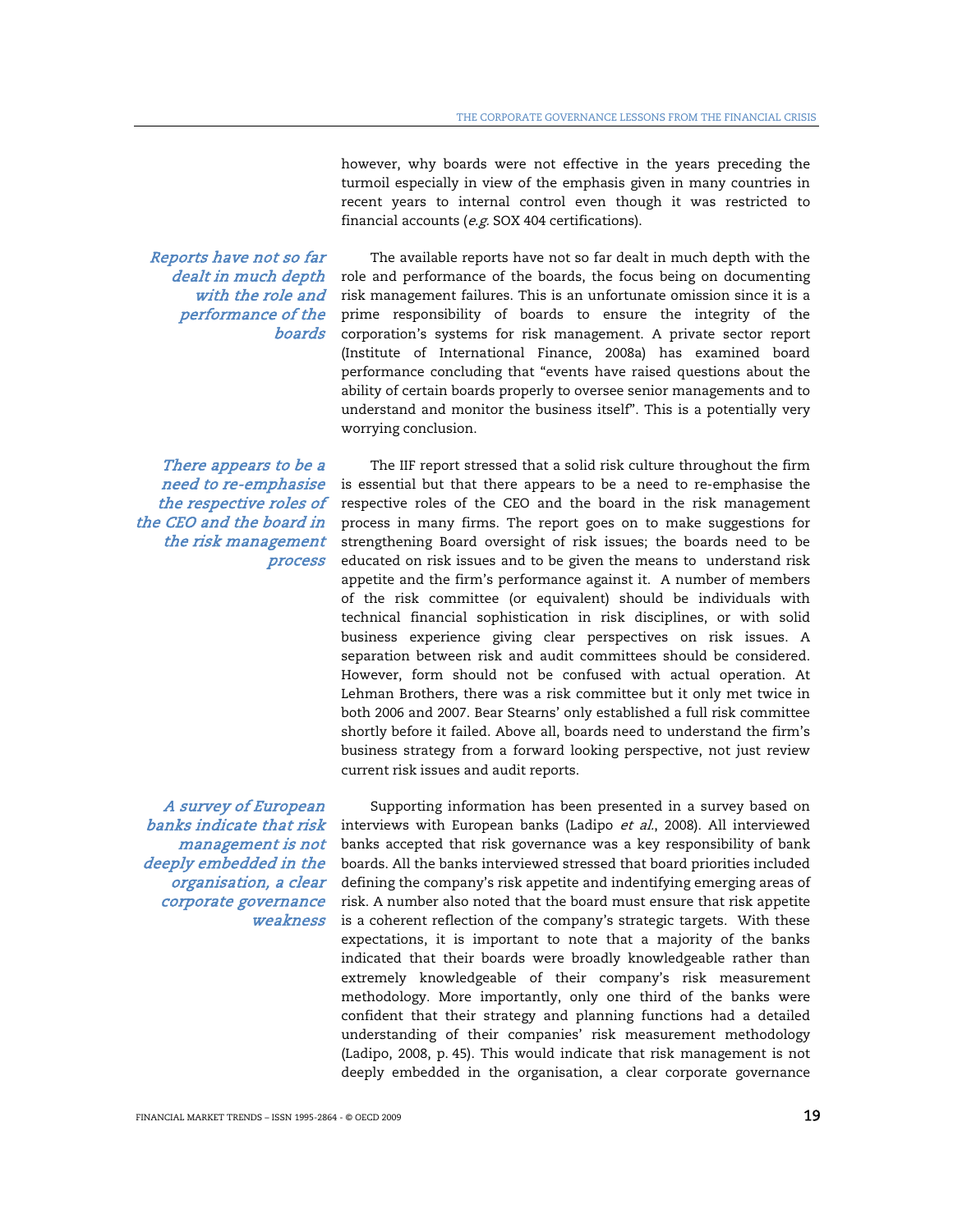weakness. A good example is provided in the UBS report which noted that the strategic decision to build rapidly a fixed income business  $(i.e.$ achieve significant market share) was not associated with a corresponding change to risk policy and risk appetite and a requirement for appropriate indicators. On the other hand, there are worries about the board oversight model of corporate governance: one bank noted that "risk issues are increasingly becoming too specialist for meaningful oversight by the whole board" (op. cit., p. 47).

Risk management information was not always appropriate or available to the board Reports have documented that risk management information was not always available to the board or in a form corresponding to their monitoring of risk.<sup>15</sup> An important Principle in this respect is VI.F, which states that: "In order to fulfil their responsibilities, board members should have access to accurate, relevant and timely information".<sup>16</sup> The efficiency of the risk management process and its connection to board oversight has led a number of companies to establish a Chief Risk Officer (CRO) with board membership in unitary board systems.

With an appropriate mandate, CROs can potentially provide a strong internal voice for risk management

Achieving a strong internal voice for risk management will depend on firm specifics such as size and complexity. It has been done successfully where the CRO reports directly to the CEO or where the CRO has a seat on the board or management committee. In many cases, the CRO will be engaged directly on a regular basis with a risk committee of the board, or when there is not one, with the audit committee. This area might need more attention in the Principles that are still focused on internal controls for financial reporting. Some banks make it a practice for the CRO to report regularly to the full board to review risk issues and exposures, as well as more frequently to the risk committee. The IIF study concluded that to have a strong, independent voice, the CRO should have a mandate to bring to the attention of both line and senior management or the board any situation that could materially violate risk-appetite guidelines. Similar arrangements have often been introduced to support the work of internal auditors.

#### Board composition

As with an audit committee, the composition of any risk committee is also an important issue $17$ . Ladipo reports that in their sample of 11 European banks with risk committees (Figure I), a half staffed their committees with non-executive directors. However, they also reported that in such cases the CEO, the CFO and the CRO were always in attendance at the committee meetings and are reported to have played a major role in the committee's deliberations. In two cases, including UBS, non-executive directors comprised only a third of the risk committee. Whether committees staffed by non-executive directors but where officers of the company play a key role differ from those where executives are actual members is a key policy concern. Presumably, the Senior Supervisors Group has sufficient experience to make such a judgement: in at least one case they formed the judgement that there is

## The composition of risk committees is also an important issue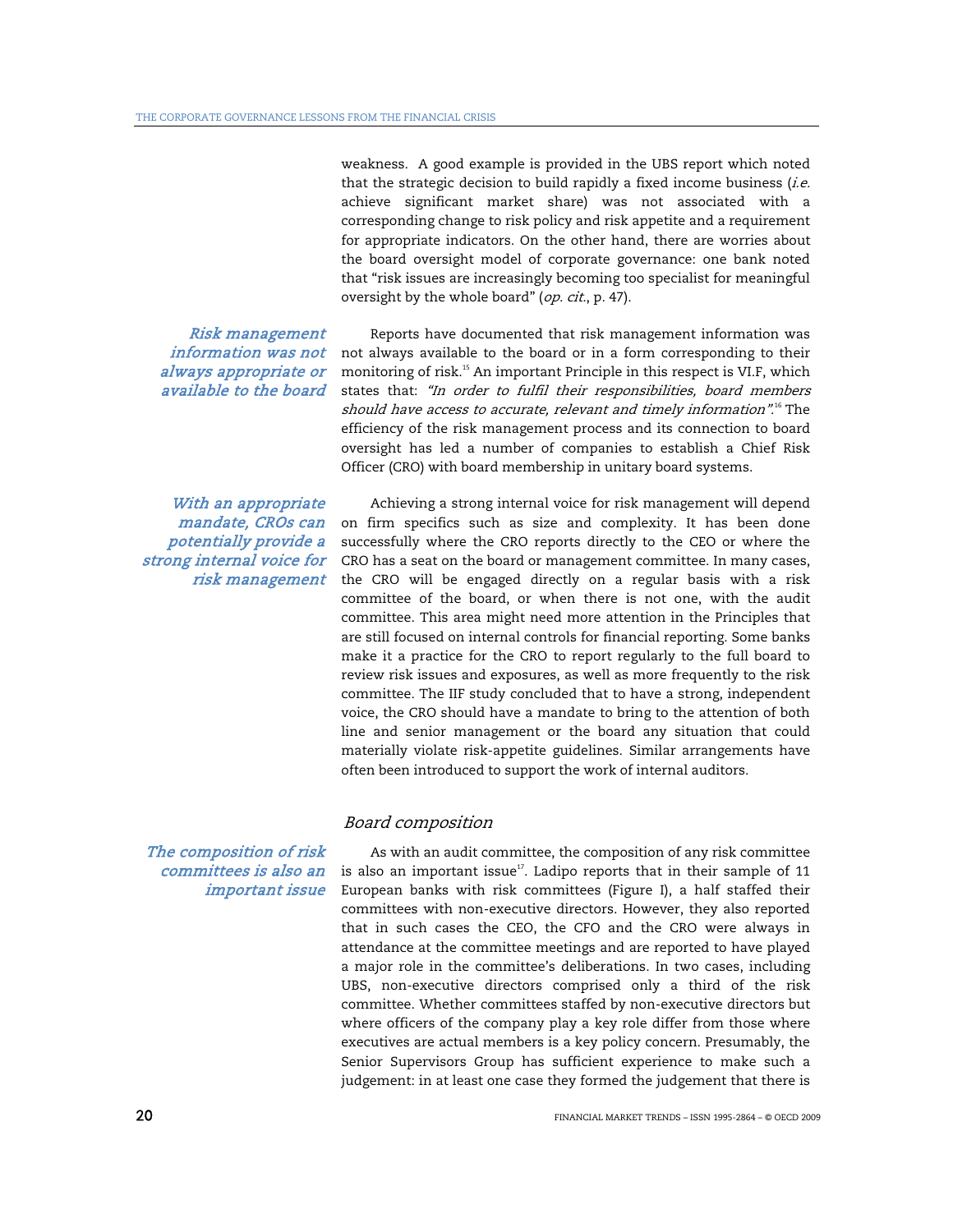indeed a difference. In the US, a number of financial institutions do not have a separate risk committee but rather have made it a matter for the audit committee. One Survey reports that audit committees feel that their effectiveness may be hampered - or negatively impacted - by overloaded agendas and compliance activities (KPMG, 2008). The legal requirement in the US for audit committees to have only independent directors distorts the information content of Figure I for the US.



Figure 1. Non-executive directors as a percentage of the Risk Committee

Source: Ladipo, D. et al. (2008), Board profile, structure and practice in large European banks, Nestor Advisors, London.

The quality of board members is a particular concern, but fit and proper person tests often do not fully

address the issue of VI.E that states that "the board should be able to exercise objective *competence independent judgement on corporate affairs*". The annotations note The quality of board members is a particular concern of bank supervisors who often set fit and proper person tests. However, such tests do not fully address the issue of competence in overseeing a significant business that is an issue for shareholders and other stakeholders. The issue of board competence is addressed by Principle that a negative list for defining when an individual should not be regarded as independent can usefully be complemented by positive examples of qualities that will increase the probability of effective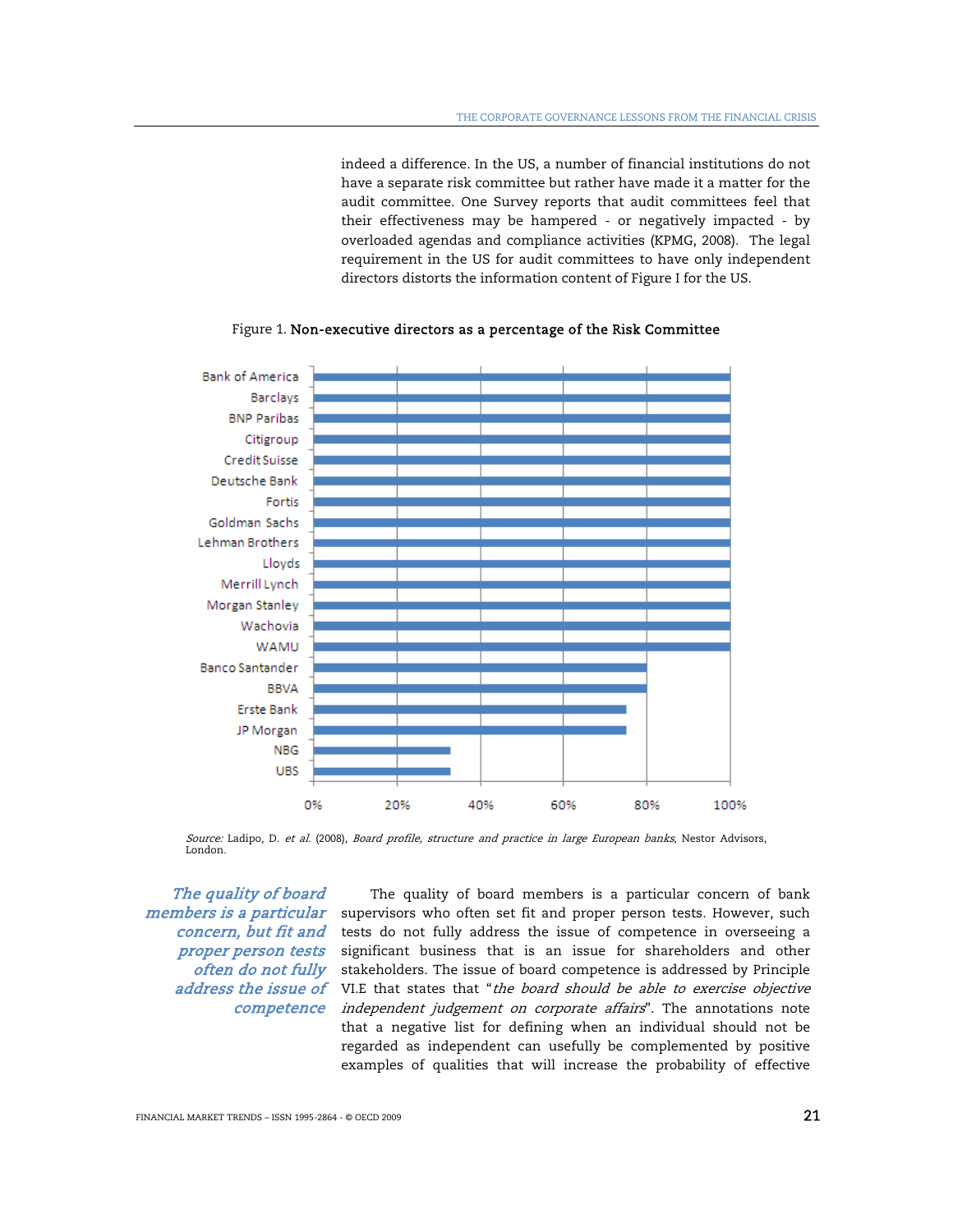independence. Principle VI.E.3 notes that "board members should be able to commit themselves effectively to their responsibilities", the annotations noting that this may involve board training.

Even though board competence is difficult to judge by outsiders, it is often asserted that bank boards' lack banking and financial experience

Board competence is extremely difficult to judge by outsiders and facts are difficult to ascertain. Nevertheless, it is often asserted that bank boards' lack banking and financial experience. One study estimated that at eight US major financial institutions, two thirds of directors had no banking experience (Guerra and Thal-Larsen, 2008). Moreover, many of the directors without a financial background happen to sit on highly technical board committees such as those covering audit and risk. Although now dated and based on a wider population of banks including smaller regional lenders, Moody's (2005) concluded that "too few banks have adopted the approach in other financial service sectors of appointing retired industry executives or advisors with industry experience such as accountants or consultants." However, banking experience is clearly not enough: Northern Rock had two board members with banking experience (one as the ex-CEO of a major UK bank) while at Bear Stearns seven out of thirteen directors had a banking background. The idea that boards are a "retirement home for the great and the good" might be an exaggeration but there is still a grain of truth: at Lehman Brothers, four of the ten member board were over 75 years of age and only one had current financial sector knowledge. The Citigroup board in 2007 had seven serving and past chief executives. A survey of European banks reported that all wanted "heavy hitters" on their boards with current experience. The survey found that 40 per cent of the non-executive directors have at least one other directorship in a FTSE Eurofirst 300 company and three fourths of the banks also have at least one "high calibre" non-executive director who holds a senior executive post in a FTSE Eurofirst 300 company (Ladipo, 2008, p. 19). However, one of the surveyed banks (UBS) is now seeking four new directors with experience in finance as is Citibank.

Some banks report difficulties in recruiting non-executive directors with recent "high level" financial expertise in order to staff their risk and audit committees

On the other hand, some banks do report difficulties in recruiting non-executive directors with recent "high level" financial expertise in order to staff their risk and audit committees. European banks report that many potential candidates are already working for a competitor. The proportion of non executive directors who have at least one other current directorship in a financial organisation varies from around 60 per cent to a low of 8 per cent at UBS (Ladipo, page 20). In the US, the problem appears to be magnified by listing rules and SOX rules about audit committees. One head hunter is quoted as saying that "one of the unintended consequences of Sarbox is that its emphasis on independence rules out from board positions a lot of people who knew about this business" (Guerrera and Thal Larsen). Another head hunter is quoted as saying that "people are very nervous about joining bank boards because they feel uncertain about the extent of the sophisticated financial instruments on the balance sheet and what the values are."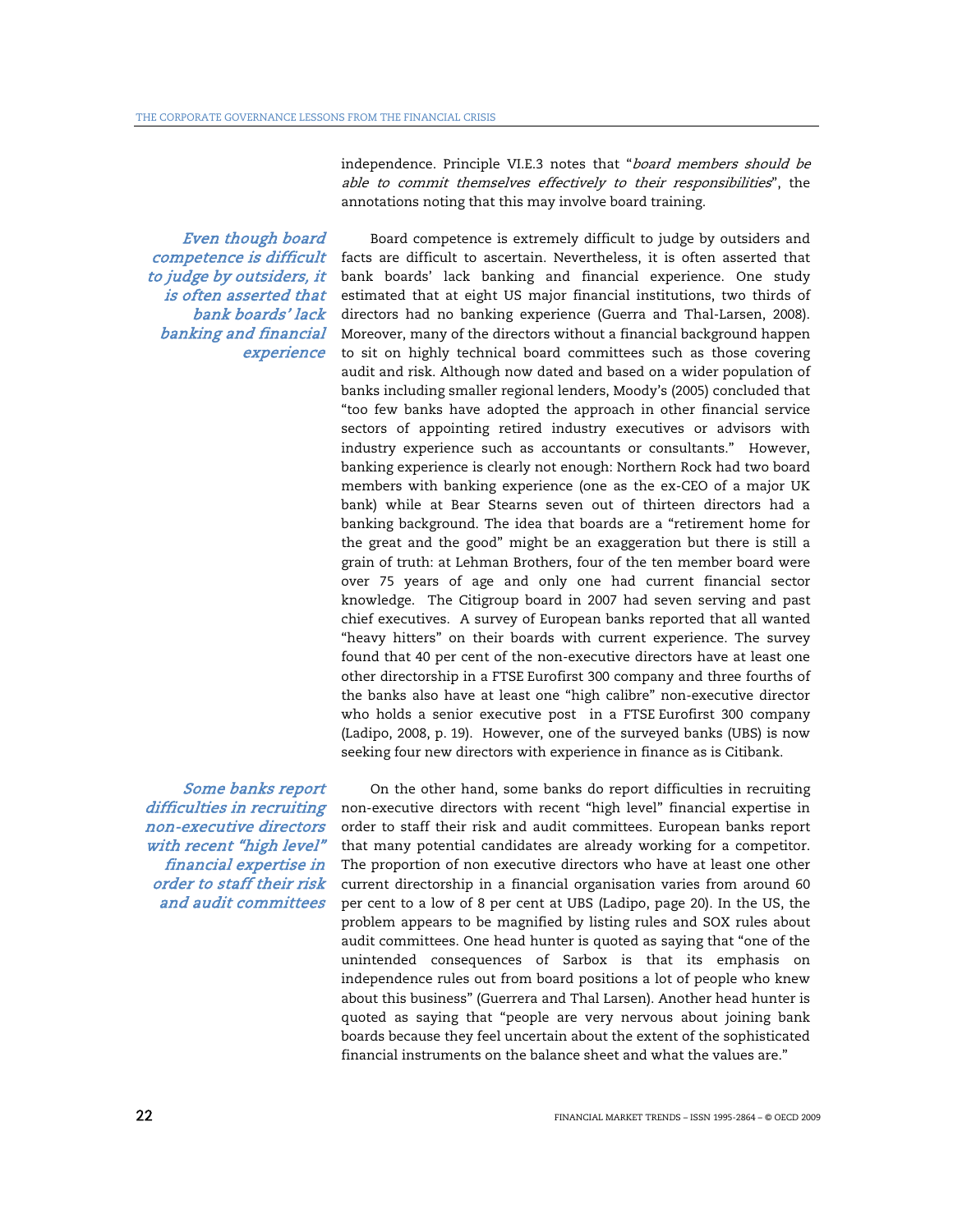Supervisory boards of state owned banks have often not been capable of responding to a changing business model

The state-owned Landesbanken in Germany (and also IKB) have been also hard hit by the financial turmoil writing off USD 21 bn by May 2008 (Sachverständigenrat, 2008). It would appear that the supervisory boards of these banks have not been capable of responding to a changing business model. The banks used to have a business model based on an AAA credit rating due to a guarantee by the federal and state governments. Since 2005 this guarantee has been running out forcing the banks to look for higher yielding assets to boost profits which in any case had been quite low. As a result, foreign denominated assets have risen rapidly as a share of the balance sheet. IKB even went as far as to set up its own SIV, Rhineland Funding, as did Sachsen Bank (Der Spiegel, 2008). It had to be saved in 2007 by the Kreditanstalt für Wiederaufbau, itself a state owned bank. Reports suggest that the boards which included a number of local politicians, did not have the experience to radically change their business model and to take on new risks (Hau et al., 2009).<sup>18</sup> The Northern Rock board also had a strong regional dimension to its board. In the case of Sachsen Bank, the management board also appeared to fail to grasp the significance of a guarantee given to its Dublin-based subsidiary and to correct risk management weaknesses noted earlier by a special report (Der Spiegel, 2008).

#### General implications for boards

In some instances the question of independent directors might have been pushed too far

The key questions concern board effectiveness in large, complex companies and the operation of risk management systems. The report indicates that in some instances the question of independent directors might have been pushed too far in favour of negative lists and this might have led to qualifications  $(i.e.$  a positive list) or suitability being only of secondary importance. The fact that a number of financial sector companies are now seeking to change the composition of their boards would support this hypothesis. The annotations to principle VI.E (the board should be able to exercise objective independent judgement on corporate affairs) states that a negative list defining when a board member is not independent "can usefully be complemented by "positive examples" of qualities that will increase the probability of effective independence". The issue is not just independence and objectivity but also capabilities. The annotation to Principle VI.E.3 (board members should be able to commit themselves effectively to their responsibilities) touches on board training and notes that "this might include that board members acquire appropriate skills upon appointment, and thereafter remain abreast of relevant laws, regulations and changing risks through in-house training and external courses".

The boards' access to information is key

Another key area noted in the report concerns the boards' access to information that is covered in Principle VI.F (in order to fulfil their responsibilities, board members should have access to accurate, relevant and timely information). The principle is complemented by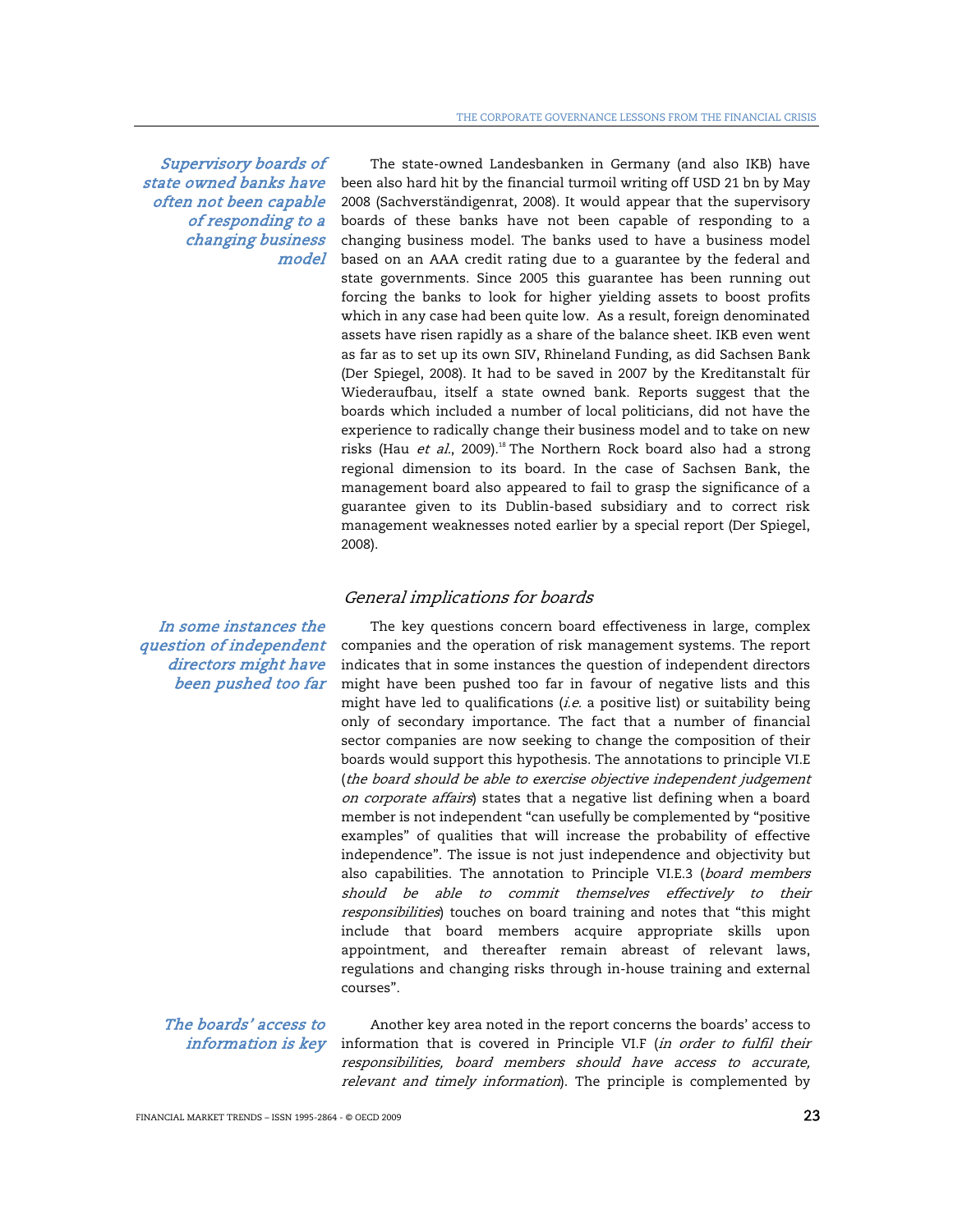principle VI.D defining board duties to include "ensuring the integrity of the corporation's accounting and financial reporting systems, including the independent audit, and that appropriate systems of control are in place , in particular, systems for risk management, financial and operational control and compliance with the law and relevant standards". The annotations describe how this could be achieved and is close to the Basel guidelines: "ensuring the integrity of the essential monitoring and reporting systems will require the board to set and enforce clear lines of responsibility and accountability throughout the organisation. The board will also need to ensure that there is appropriate foresight by senior management. One way of doing this is through an internal audit system directly reporting to the board". At best the annotation is bland and easily overlooked, and at worst too focused on internal audit (and external audit) which is not the same thing as risk management.

Disclosure of material information on foreseeable risk factors as good practice

Principle V.A.6 calls for disclosure of material information on foreseeable risk factors and the annotations go on to note that "disclosure about the system for monitoring and managing risk is increasingly regarded as good practice". However, this latter aspect is vague and might even be better related to evolving international or domestic risk management standards similar to the treatment in financial reporting, principle, V.B. The Methodology notes that several jurisdictions including France and the UK have introduced into their corporate governance codes principles of risk management.

## IV. Additional issues concerning the Principles

 While the boards are primarily responsible for the failures of risk management and incentive systems, other aspects of the corporate governance framework have also played a role. These include rating agencies (CRA), disclosure and accounting standards. In each case though, boards and companies could have used their own powers to overcome the evident weaknesses, and in some cases did just that.

## Rating agencies: misleading but also misused by some

Principle V.F notes that "the corporate governance framework should be complemented by an effective approach that addresses and promotes the provision of analysis or advice by analysts, brokers, rating agencies and others that is relevant to decisions by investors, free from material conflicts of interest that might compromise the integrity of their analysis or advice". Recent experience confirms the relevance of the principle, especially in view of the fact there was a high degree of concentration among the firms conducting the underwriting function  $(i.e.$  commissioning and paying for ratings). CRAs were thus under considerable commercial pressure to meet the needs of their clients and to undertake ratings quickly (SEC, 2008).

The importance of promoting the provision of third party analysis put CRAs under considerable commercial pressure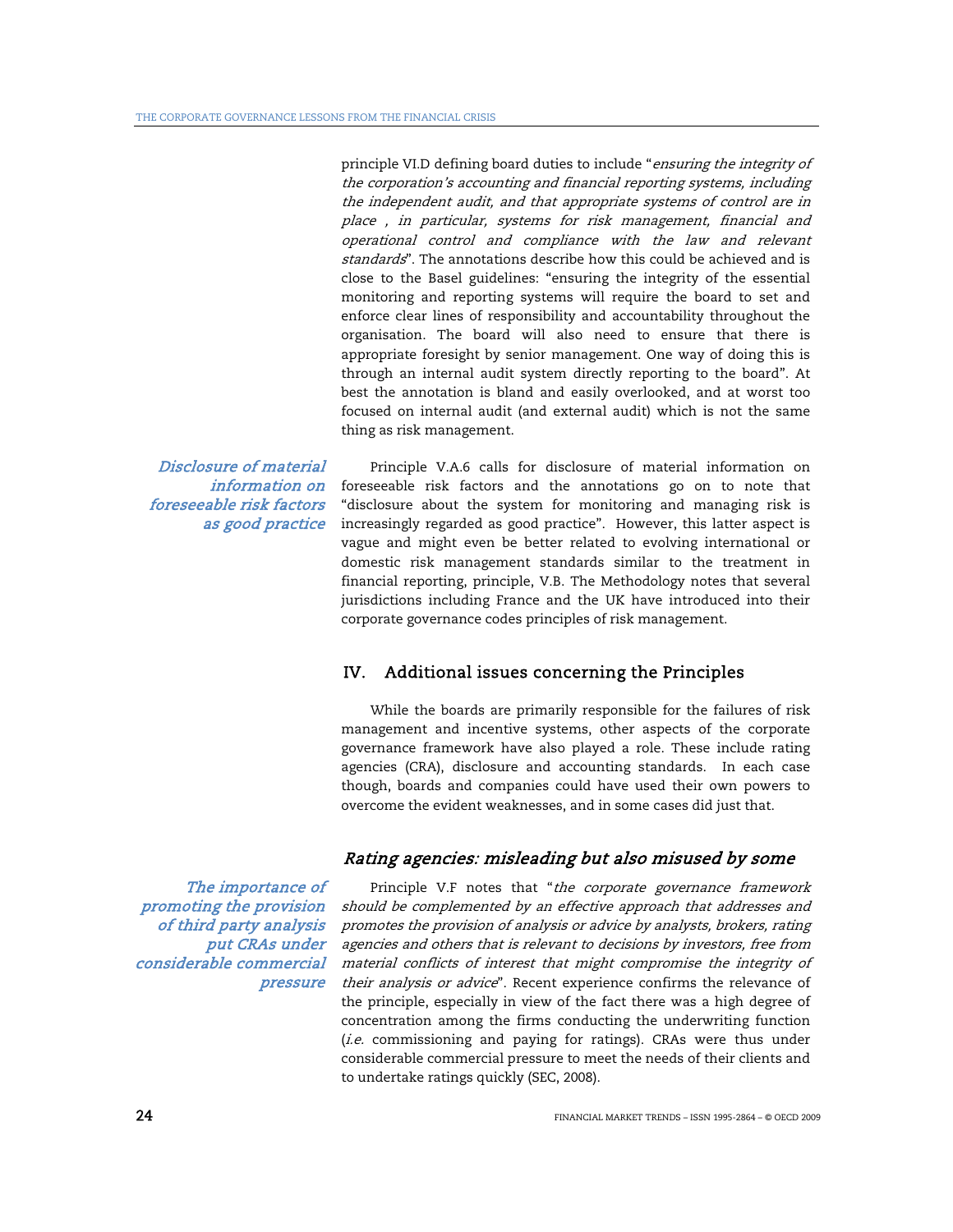CRAs assigned high ratings to complex structured subprime debt based on inadequate historical data and in some cases flawed models

Often CRAs were involved in advising on how to structure the instrument so as to obtain a desired rating, posing serious conflicts of interest

It is also important to improve how ratings are used

The quality of the work by credit rating agencies (CRA) has been a significant issue in the current turmoil and the issues have been taken up by IOSCO (2008), which recommended a strengthening of the voluntary code, as well as by the Financial Stability Forum (2008)<sup>19</sup> and the SEC. The FSA noted that "poor credit assessments by CRA have contributed both to the build up to and the unfolding of recent events. In particular, CRAs assigned high ratings to complex structured subprime debt based on inadequate historical data and in some cases flawed models. As investors realised this, they lost confidence in ratings and securitised products more generally". More recently, the SEC (2008) has released a highly critical report about the practices of CRAs and has proposed a three-fold set of comprehensive reforms to regulate conflicts of interest, disclosures, internal policies and business practices of CRAs.

In many instances, the original debt was split into varying tranches by the new financial instrument, supposedly with different risk/return characteristics. However, the CRAs were involved in advising on how to structure the instrument so as to obtain a desired rating. The principle involved here is similar to that for auditors: they should not be involved in auditing their own work, or in this case rating an instrument that they had themselves advised on how to structure. The possibility for serious conflicts of interest was also apparent since the originator was paying not only for the ratings but also for a specified rating.

While it is important to improve how ratings are made, even more important is how they are used. The Senior Supervisors Group noted that some banks relied entirely on the ratings and did not establish their own risk analysis of the instruments ( $e.g.$  UBS, 2008). Such banks have fared badly in the crisis. Some market participants and regulators have proposed to eliminate references in regulations that establish a specific use of ratings  $(e.g.$  restricting some investors from buying securities less than investment grade) in favour of one that in principle encourages internal risk assessments and due diligence by investors, banks etc.

## Disclosure and accounting standards: important gaps

Research suggests that the readability of risk disclosures is difficult and that there are no generally accepted risk management accounting principles

Principle V.A calls for the disclosure of material information on "foreseeable risk factors" and principle V.B states that "information should be prepared and disclosed in accordance with high quality standards of accounting and financial and non-financial disclosure". With respect to Principle V.A research about the major economies of the OECD suggests that the readability of the risk disclosures is difficult or very difficult and that there is generally no consistent global set of generally accepted risk management accounting principles and additional guidance available for risk disclosures in the annual report (van Manen, 2009). The Financial Stability Forum (2008) has encouraged "financial institutions to make robust risk disclosures using the leading disclosure practices … at the time of their upcoming mid-year 2008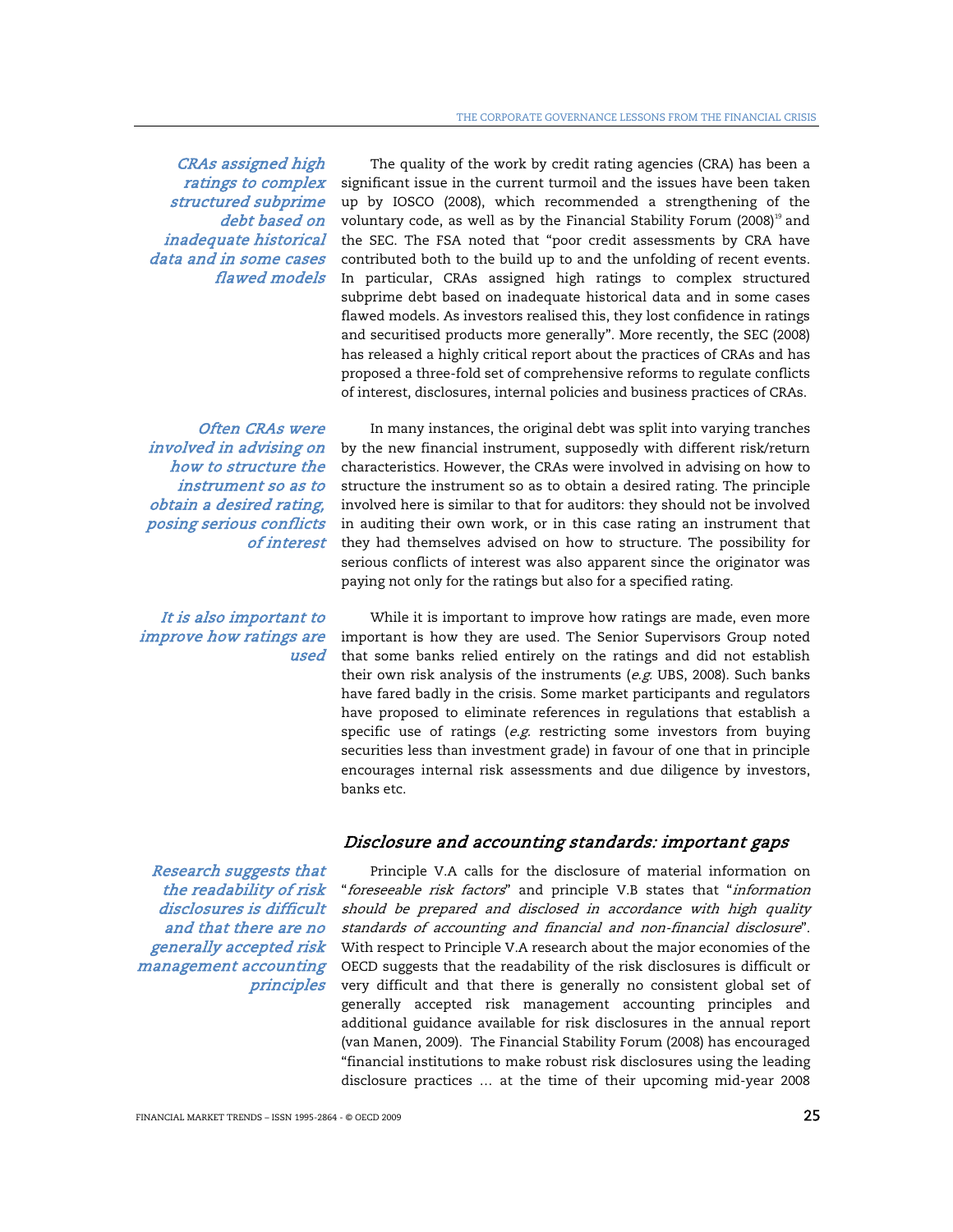reports". Leading disclosure practices were first enunciated by the Senior Supervisors Group in early 2008.

## The misuse of offbalance sheet entities has posed problems

Accounting standards have been put to the test concerning fair value of assets which either trade in thin markets or in no markets at all

Supervisory, regulatory and enforcement authorities are key in ensuring sound corporate governance

In the years after Enron, the US accounting authorities (FASB) tightened the potential to misuse off-balance sheet entities (Special Purpose Vehicles), yet the problem has once again resurfaced in the current financial market turmoil. Prudential standards encouraged banks to engage in regulatory arbitrage by taking mortgages and other assets off the balance sheet and to finance them separately in conduits, SIV or Qualified Special Purpose Entities (QSPE)<sup>20</sup>. This allowed them to economise on bank's regulatory capital while booking fees from the transaction. In some cases ( $e.g.$  Citibank), the securities so created (CDO) carried a liquidity put that allowed any buyer who ran into financing problems to sell them back at original value to Citibank. This was not disclosed to shareholders and the bank (i.e. the board) seemed unaware of the potential risk until November 2007 when USD 25 billion had to be brought back onto the balance sheet. In a number of banks, off-balance sheet CDO/conduits were brought back on to the balance sheet in order to protect the bank's reputation. In many cases, these potential reputational risks had never been disclosed in a transparent manner and as noted above, the risks were consequently probably not managed.

Another area where accounting standards have been put to the test concerns fair value of assets which either trade in thin markets or in no markets at all. There has also been a feeling in the markets that different banks use very different valuations for the same asset contributing to market opacity and reduced integrity. The FASB has introduced a three way classification describing how assets have been valued that is now being used by banks reporting according to US GAAP. The FSF has called on the IASB to strengthen its standards to achieve better disclosures about valuations, methodologies and uncertainty associated with valuations. The work will be undertaken in 2008-2009. The IASB has also enhanced its guidance on valuing financial instruments when markets are no longer active. Work is also being undertaken by both the IASB and the FASB with respect to derecognition (i.e. removing items from the balance sheet), also over the period 2008-2009. The International Auditing and Assurance Standards Board (IAASB) is also considering the lessons learned during the market turmoil and, where necessary will enhance the guidance for audits of valuations of complex or illiquid financial products and related disclosures.

## The regulatory framework

The Principles recognise the key importance of the supervisory, regulatory and enforcement authorities in ensuring a sound corporate governance framework. In particular, Principle I.C recommends that "the division of responsibilities among different authorities in a jurisdiction should be clearly articulated and ensure that the public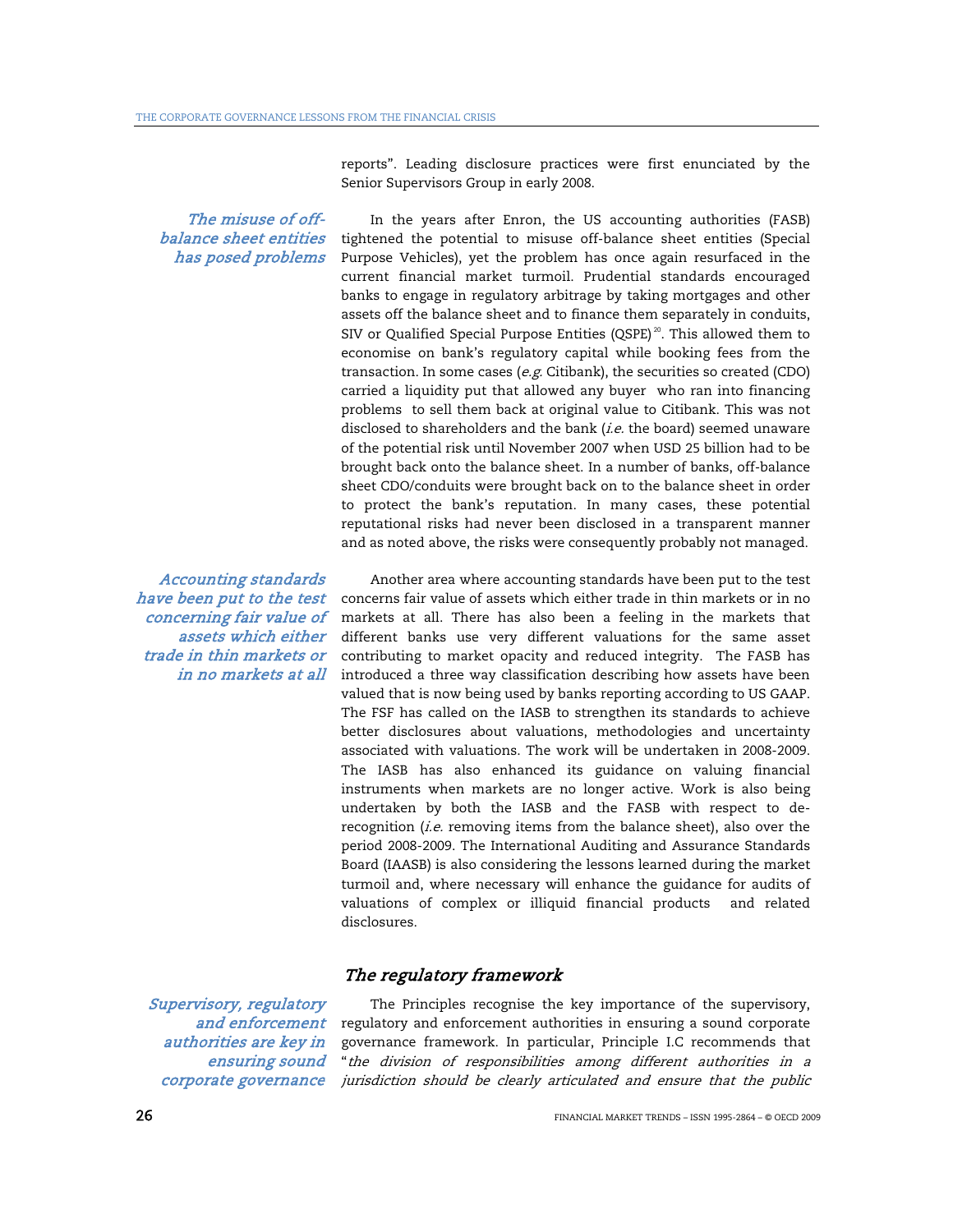interest is served" while Principle I.D states that "the supervisory regulatory and enforcement authorities should have the authority, integrity and resources to fulfil their duties in a professional and objective manner. Moreover rulings should be timely, transparent and fully explained".

Deficiencies in terms of adequate supervisory staff resources need to be addressed

The experience during the financial turmoil has broadly confirmed the importance of the two principles. In its review of supervision at Northern Rock, the FSA (2008) noted inadequate staff resources and training so that its risk based system of supervision was not effective.<sup>21</sup> They concluded that "we cannot provide assurance that the prevailing framework for assessing risk was appropriately applied in relation to Northern Rock, so that the supervisory strategy was in line with the firms risk profile". Under-resourcing was also an issue, the internal report noting shortage of expertise in some fundamental areas, notably prudential banking experience and financial data analysis. These are important deficiencies in view of the demands placed on supervisors. The division of responsibilities between the FSA, the Bank of England and the Treasury were also unclear, underpinning the importance of Principle I.C.

#### **Notes**

- $1$ <sup>The</sup> general term "financial institutions" is used throughout the report to denote commercial banks and investment banks and other types of financial institutions such as specialised mortgage lenders and in some cases, insurance.
- $^{\rm 2}$  Asset prices appear to have been inadequately marked to market and deferred tax assets might have been overstated. It is not the first time that the accounting practices at the two firms had come in for criticism. See "Mortgage giant overstated the size of its capital base", New York Times, 7 September 2008.
- $^{\rm 3}$  In late 2005, delinquency rates on subprime adjustable rate mortgages began rising from less than 4 per cent to over 10 per cent in September 2007. At the same time, the growth rate for such mortgages continued to expand rapidly. Due to rising house prices, actual investor losses were minimal until 2007. Between 2000 and 2006, outstanding mortgage loans increased from USD 4.8 trillion to nearly USD 9.8 trillion, a rise of 13 per cent a year. During the same period, loans to subprime borrowers tripled and at the end of 2006 accounted for 12 per cent of all mortgages. (IOSCO, 2008)
- 4 For example, HSBC purchased a housing finance firm in the US. This resulted in unexpected losses in 2005/2006 attributable to the failure to integrate the new firm into its existing risk management system. Merrill Lynch bought First Franklin in September 2006, Bear Stearns bought Encore Credit in October 2006 and Morgan Stanley bought Saxon Capital in December 2006.
- $^{\circ}$  For example see A, Persaud, "Why bank risk models failed", in Felton and Reinhart (eds), 2008 and Honohan, 2008.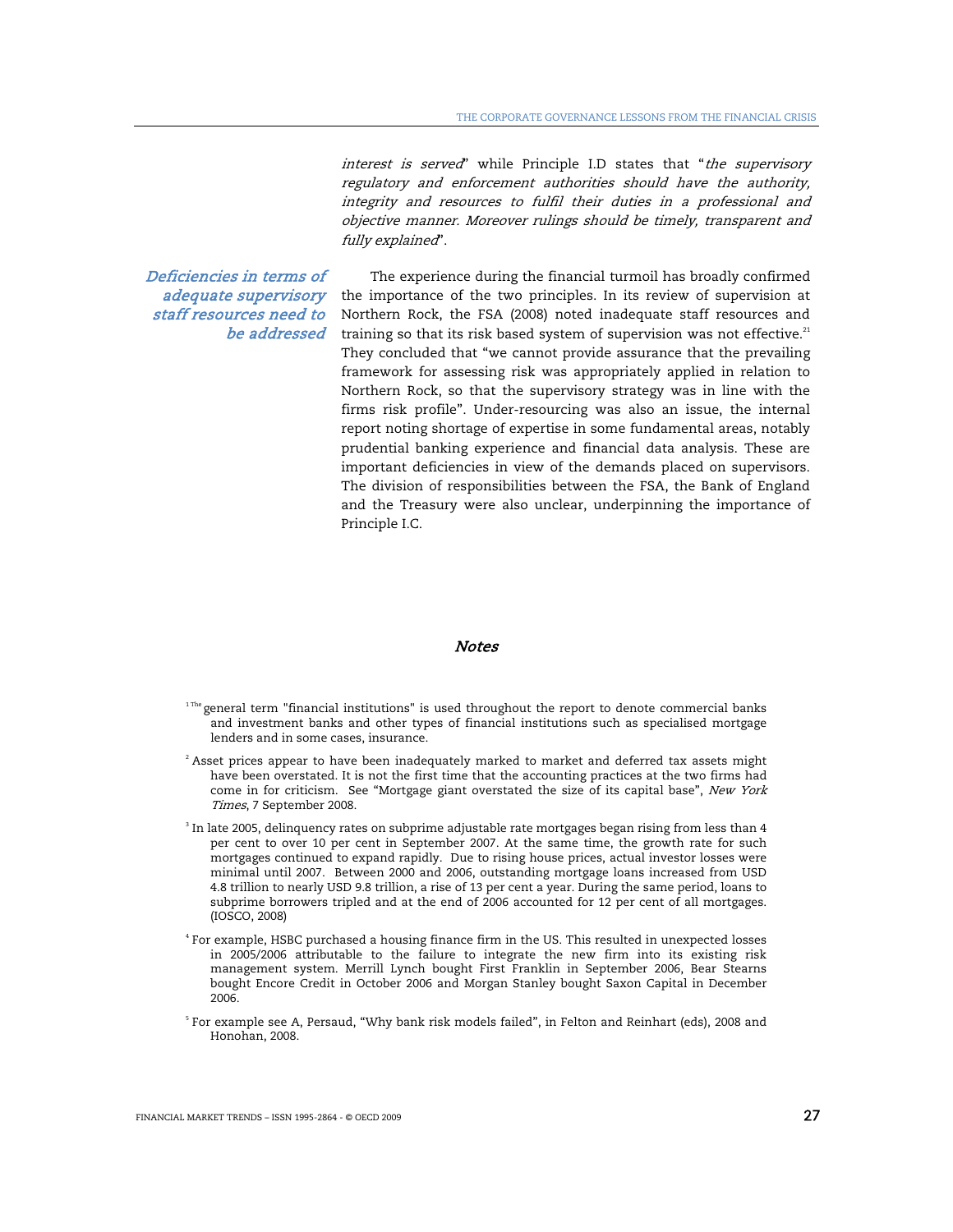- $^{\circ}$  On March 2008, Credit Suisse announced write downs of USD 2.65 billion and disclosed that a SOX material weakness had existed in its internal controls over financial reporting as at 31 December, 2007. FSA, 2008b.
- In the second half of 2008, banks around the world relying on wholesale financing experienced marked distress following the collapse of Lehman Brothers. Many of these banks have either merged with other banks or have been recapitalised by the government.
- 8 See "The Moore Memo at http://ftalphaville.ft.com.
- 9 See the Associated Press study at http://www.shareholderforum.com/sop/Library/20080919\_Deal.htm
- $10$  The literature has emphasised the difficulty for outsiders such as investors to assess the balance sheet of a bank with the exact nature of risk only becoming apparent over time. Incentive systems such as options maturing in the short term might encourage short term risk taking and herding behaviour by the bank that is difficult for outsiders to assess. See Chen et al, 2006.
- <sup>11</sup> 70 per cent of FTSE companies now defer some part of annual bonuses. For an example of such plans, Ladipo et al note that at one bank 75 per cent of the annual bonus is delivered as cash. The remaining 25 per cent is delivered as a provisional allocation of shares which are not normally released for at least three years and are subject to potential forfeit if the individual resigns and commences employment with a competitor.
- $12$  One reason for this counter intuitive result is that market forces did not fully determine who survived and who failed.
- $13$  Reports suggest that some banks are moving to reduce incentives for bankers to take short-term risks and out-sized bets (e.g. Merrill Lynch). Others such as Citibank appear to be attempting to link bonuses of senior managers and junior employees to Citibank's overall performance. Financial Times, 30 June, page 1, European edition, "Citi set to reward co-operation with overhaul of bonus system". UBS has also announced reforms to take effect in 2009.
- <sup>14</sup> Sants. H, "Recent market events and the FSA's response", Speech, FSA, 20May 2008.
- <sup>15</sup> Guerra and Thal Laresen report concerns by some market participants about the quality of information reaching the board, especially in situations where the chairman and the CEO are the same. Lack of timely information for the board due to failures in the risk management system was clearly a problem at both Citibank and UBS and possibly others. At Northern Rock by contrast, the board appeared to know the risks but decided not to hedge with back-up credit lines. Based on interviews with European banks, Ladipo reports important differences in the amount and type of information reaching the board.
- <sup>16</sup> The importance of information flows in stressed in a number of national codes that are sometimes supported by hard law requiring that for board members not to be in breach of their duties, they must base their action or non action on appropriate information. For example, the German codex states that the supervisory board should specify management boards' information and reporting duties in detail. There is said to be widespread dissatisfaction with information currently provided. See "New solutions for supervisory board members", Insight Corporate Governance Germany, April 2008.
- $17$  It should be noted that only 44 per cent of their sample of banks had stand-alone risk committees, many of which had been only established in the last five years. The average size of a risk committee is 4.4 members.
- $18$  A special audit report is being undertaken about events at IKB which might shed more light on the causes of what was a huge unexpected loss that was announced only ten days after a board statement that the US crisis would have no consequences. In accordance with German practices, shareholders have refused to give a discharge to the supervisory board for its work. Consultancy reports covering the fiasco at Sachsen Bank are not yet available to the public.
- <sup>19</sup> The EU Commissioner for the Internal Market, C. McCreevy, has recently criticised this code driven approach calling for increased supervision.
- <sup>20</sup> Qualified Special Purpose Entities is a device created in the mid-1990s to permit off-balance sheet treatment for securitisation of financial instruments. The criterion is that the off-balance sheet entity should be able to function independently from the originator.
- $20$  For a review of short comings in the case of Bear Stearns see SEC 2008b.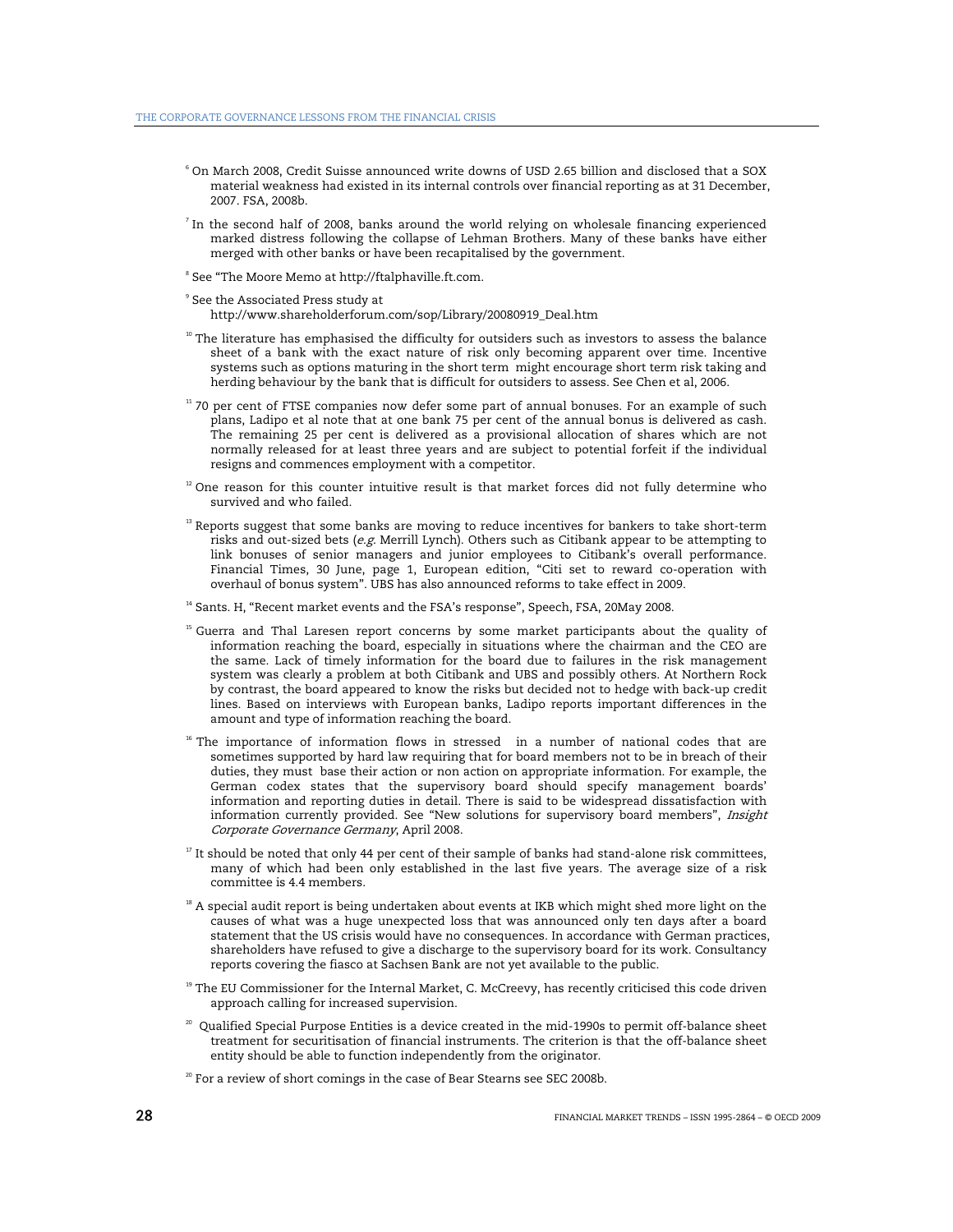#### References

- Basel Committee on Banking Supervision (2006), Enhancing corporate governance for banking organisations, Basel.
- Basel Committee on Banking Supervision (1998), Framework for Internal Control Systems in Banking Organisations. Basel.
- Blundell-Wignall, A. (2007), "Structured products: Implications for Financial Markets", Financial Market Trends no. 93 vol. 2007/2, OECD.
- Borio, C. (2008), "The financial turmoil of 2007: a preliminary assessment and some policy considerations", BIS Working Papers, 251, Basel.
- Chen, C. et al. (2006), "Does stock option-based executive compensation induce risk taking? An analysis of the banking industry", Journal of Banking and Finance, 30.
- Felton, A. and C. Reinhart (eds.) (2008), The First Global Financial Crisis of the 21st Century, CEPR, London, VoxEU.org
- Financial Services Authority (2008a), The FSA's internal audit review of its supervision of Northern Rock, and the FSA's management response, London, April.
- Financial Services Authority (2008b), Final notice to Credit Suisse First Boston, 13 August, London.
- Financial Stability Forum (2008), Report of the Financial Stability Forum on Enhancing Market and Institutional Resilience, Basel.
- Fukao, M. (2001), Japan's lost decade and weaknesses in its corporate governance structure, Keio University
- Guerrera, F. and P. Thal-Larsen (2008), "Gone by the Board: why the directors of big banks failed to spot credit risks", Financial Times, 26 June.
- Gup, B. (ed.) (2007), Corporate Governance in Banking: A Global Perspective, Elgar.
- Hau, H., J. Steinbrecher and M. Thum (2009), Board (in)competence and the subprime crisis, www.voxeu.org/index.php?=node/2775.
- Heller, D. (2008), "Three ways to reform bank bonuses", *Financial Times*, 3 February.
- Honohan, P. (2008), "Bank failures: the limitations of risk modelling", *Institute for International* Integration Studies Discussion Paper, 263.
- House of Commons Treasury Committee (2008), The run on the Rock, Volume 1 and II, London.
- Institute of International Finance (2008a), Interim Report of the IIF Committee on Market Best Practices, Washington, D.C.
- Institute of International Finance (2008b), Final Report of the IIF Committee on Market Best Practices: Principles of Conduct and Best Practice Recommendations, Washington, D.C.
- Institute of International Finance (2007), Principles of Liquidity Risk Management, Washington, D.C.
- IOSCO (2008), Report on the sub-prime crisis.
- Moody's (2005), Don'ts bank on strong governance: Observations on corporate governance in US banks, Special comment, New York.
- KPMG (2008), Audit committees put risk management at the top of their agendas, www.kpmg.co.uk/news/detail.cfm?pr=3120, June.
- Ladipo, D. et al. (2008), Board profile, structure and practice in large European banks, Nestor Advisors, London.

FINANCIAL MARKET TRENDS – ISSN 1995-2864 - © OECD 2009 29